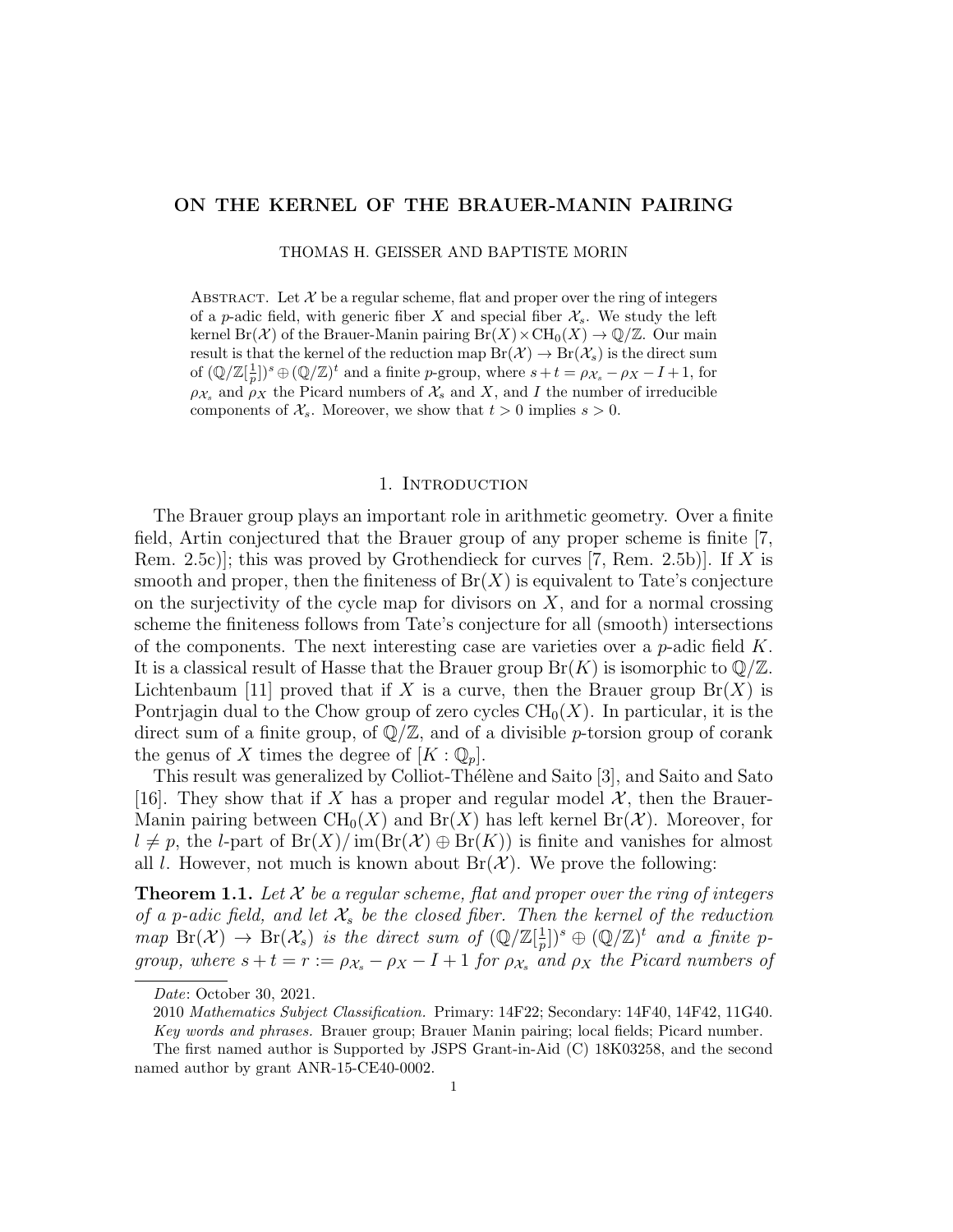$\mathcal{X}_s$  and X, and I the number of irreducible components of  $\mathcal{X}_s$ . Moreover, if  $t > 0$ then  $s > 0$ .

Note that  $Br(\mathcal{X}_s)$  is conjecturally finite. The statement on the *l*-corank follows from the proper base change theorem, and the non-trivial part of the theorem is that the p-corank is strictly smaller than the l-corank unless both vanish.

**Corollary 1.2.** 1) The kernel of  $Br(X) \to Br(X_s)$  is finite if and only if  $r = 0$ . 2) If  $r = 1$ , then the p-part of the kernel of  $Br(X) \to Br(X_s)$  is finite.

Our construction together with a theorem of Flach-Siebel gives a map b :  $Pic X_s \to H^2(X, \mathcal{O}_X)$  which is related to the Chern class map. We show in Theorem 6.2 that s is the dimension of the  $\mathbb{Q}_p$ -vector space spanned by image of  $Pic(\mathcal{X}_s)$  in  $H^2(X,\mathcal{O}_X)$ . In particular,  $H^2(X,\mathcal{O}_X) = 0$  implies that the kernel of  $Br(\mathcal{X}) \to Br(\mathcal{X}_s)$  is finite. We use this to give some explicit calculations.

**Theorem 1.3.** Let X be a family of abelian or K3 surfaces over  $Spec \mathbb{Z}_p$ . If  $r = 0$ , then  $Br(X)$  is finite. If  $r > 0$ , then

> $Br(\mathcal{X}) \cong (\mathbb{Q}/\mathbb{Z}[\frac{1}{n}$  $\frac{1}{p}$ ])  $\oplus (\mathbb{Q}/\mathbb{Z})^{r-1} \oplus P$ ,

where  $P$  is a finite p-group.

We give an explicit example of an abelian surface with

$$
Br(\mathcal{X}) \cong (\mathbb{Q}/\mathbb{Z}[\frac{1}{p}]) \oplus (\mathbb{Q}/\mathbb{Z})^2 \oplus P.
$$

Finally, we briefly discuss the intermediate groups

$$
Br(\mathcal{X}) \to \lim Br(\mathcal{X}_n) \to Br(\mathcal{X}_s)
$$

for  $\mathcal{X}_n = \mathcal{X} \times_{\mathbb{Z}} \mathbb{Z}/p^n \mathbb{Z}$ .

**Notation:** Throughout the paper, K is a finite extension of  $\mathbb{Q}_p$  of degree f with Galois group  $G_K$ , and X is a smooth and proper scheme over K of dimension d. We let  $h^{0,i} = \dim_K H^i(X, \mathcal{O}_X)$ , and  $\rho_X = \text{rank} NS(X)$  the Picard number.

We let  $\mathcal{O}_K$  be the ring of integers of K and assume that X has a proper regular model  $\mathcal{X}/\mathcal{O}_K$ , which we can (by Stein factorization) assume to have geometrically connected fibers. Let  $i : \mathcal{X}_s \to \mathcal{X}$  be the special fiber,  $\rho_{\mathcal{X}_s} = \text{rank Pic}(\mathcal{X}_s)$  its Picard number and I the number of irreducible components of  $\mathcal{X}_s$ . The number

$$
r = \rho_{\mathcal{X}_s} - \rho_X - I + 1
$$

plays an important role in this paper.

The Brauer group  $Br(S)$  of a scheme S is the cohomological Brauer group, i.e., the group  $H^2_{\text{et}}(S, \mathbb{G}_m)$ . By a theorem of Gabber [4], the Brauer group defined using Azumaya algebras is isomorphic to  $Br(S)_{tor}$  if S is projective over an affine scheme.

For an abelian group A we let  $A^{\wedge l} = \lim_i A/l^i$  be the l-adic completion,  ${}_{m}A$ be the subgroup of *m*-torsion elements,  $T_l = \lim_{i \downarrow l} A$  the *l*-adic Tate module, and  $V_l = T_l \otimes_{\mathbb{Z}_l} \mathbb{Q}_l.$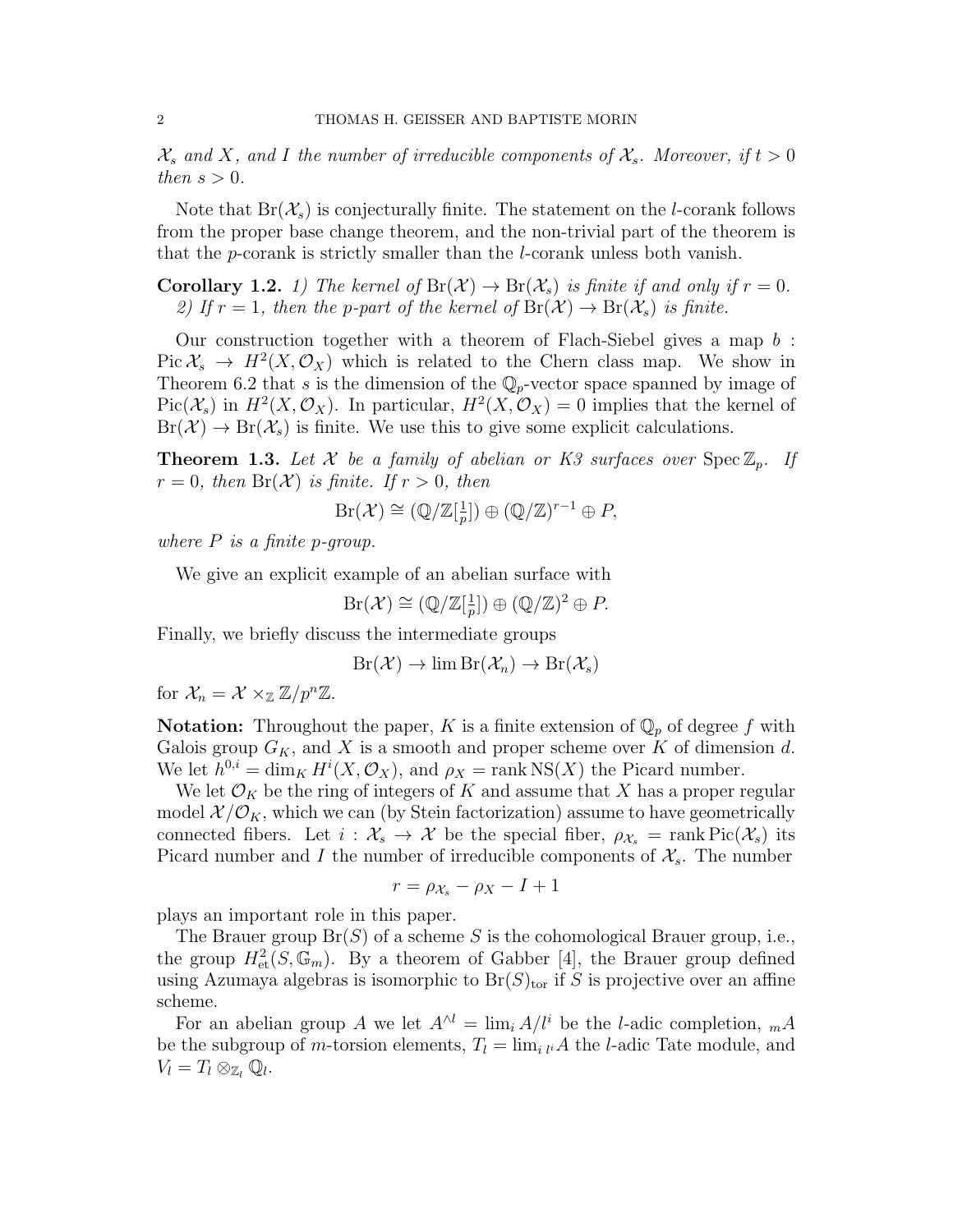Acknowledgements: We would like to thank T. Suzuki for helpful discussions. The second named author thanks Rikkyo University for their hospitality.

#### 2. The Brauer group

We start by recalling some known facts on the cohomology of  $\mathbb{G}_m$ . Recall that  $f=[K:\mathbb{Q}_p].$ 

**Proposition 2.1.** 1) We have  $H^0_{\text{et}}(\mathcal{X}, \mathbb{G}_m) \cong \mathcal{O}(\mathcal{X})^{\times}$ , a direct sum of a  $\mathbb{Z}_p$ module of rank f and a finite group, and  $H^0_{\text{\rm et}}(X,\mathbb{G}_m) \cong \mathcal{O}(X)^\times \cong \mathcal{O}(\mathcal{X})^\times \times \mathbb{Z}$ .

2) The group  $H^1_{\text{et}}(X,\mathbb{G}_m) \cong \text{Pic}(X)$  is an extension of a finitely generated group of rank  $\rho_X$  by a finitely generated  $\mathbb{Z}_p$ -module of rank  $f \cdot h^{0,1}$ , and there is an exact sequence

(1) 
$$
0 \to \mathbb{Z}^{I-1} \to \mathrm{Pic}(\mathcal{X}) \to \mathrm{Pic}(X) \to 0,
$$

where I is the number of irreducible components of  $\mathcal{X}_s$ .

3) The groups  $Br(X)$  and  $Br(X)$  are torsion groups with finite m-torsion for every m. Moreover,  $Br(X)$  contains  $Br(X)$  and  $\mathbb{Q}/\mathbb{Z} \cong \text{im} Br(K)$  as subgroups with trivial intersection, and  $Br(X)/(\text{im }Br(K) \oplus Br(X))$  is isomorphic to the sum of a finite group and finitely many copies of  $\mathbb{Q}_p/\mathbb{Z}_p$ .

*Proof.* 1) This follows from  $\mathcal{O}(\mathcal{X}) \cong \mathcal{O}_K$  and  $\mathcal{O}(X) \cong K$  because of geometric connectedness.

2) Consider the low degree terms of the Hochschild-Serre spectral sequence:

 $0 \to Pic(X) \to Pic(\bar{X})^{G_K} \stackrel{d_2}{\to} Br(K) \to Br(X).$ 

Since  $\mathbb{Q}/\mathbb{Z} \cong \text{Br}(K) \to \text{Br}(X)$  has finite kernel (as one sees with a K'-rational point for  $K'/K$  finite), the image of  $Br(K)$  in  $Br(X)$  is isomorphic to  $\mathbb{Q}/\mathbb{Z}$  and  $Pic(X)$  and  $Pic(\bar{X})^{G_K}$  differ by a finite group.

We know that  $Pic(\bar{X})^{G_K}$  is an extension of the finitely generated Néron-Severi group (of rank  $\rho_X$ ) and the rational points of an abelian variety of dimension  $h^{0,1}$ , which has a subgroup of finite index isomorphic to  $\mathcal{O}_{K}^{h^{0,1}}$  $\chi_K^{h^{0,1}} \cong \mathbb{Z}_p^{fh^{0,1}}$  by Mattuck's theorem [13]. In view of  $H^i_{\text{et}}(\mathcal{X}, \mathbb{G}_m) \cong CH^1(\mathcal{X}, 1-i)$  and  $H^i_{\text{et}}(X, \mathbb{G}_m) \cong$  $CH<sup>1</sup>(X, 1-i)$  for  $i \leq 1$ , the sequence is the localization sequence for higher Chow groups

$$
0 \to \mathcal{O}_K^{\times} \to K^{\times} \to \mathbb{Z}^I \to Pic(\mathcal{X}) \to Pic(X) \to 0,
$$

where we use the identification  $CH^1(\mathcal{X}, 1) = \mathcal{O}_K^{\times}$ ,  $CH^1(X, 1) = K^{\times}$ , as well as  $CH_d(\mathcal{X}_s) \cong \mathbb{Z}^I$ , the free abelian group on the irreducible components of  $\mathcal{X}_s$ .

3) The Brauer groups are torsion because they are contained in the corresponding cohomology groups of their function fields. To prove finiteness of the *m*-torsion, it suffices to show finiteness of  $H^2_{\text{et}}(X, \mu_m)$ , because this group surjects onto  $_m Br(X)$  and  $Br(X) \subseteq Br(X)$ . The finiteness of  $H^2_{\text{et}}(X, \mu_m)$  follows from the Hochschild-Serre spectral sequence

$$
H^s(K, H^t_{\text{et}}(\bar{X}, \mu_m)) \Rightarrow H^{s+t}_{\text{et}}(X, \mu_m)
$$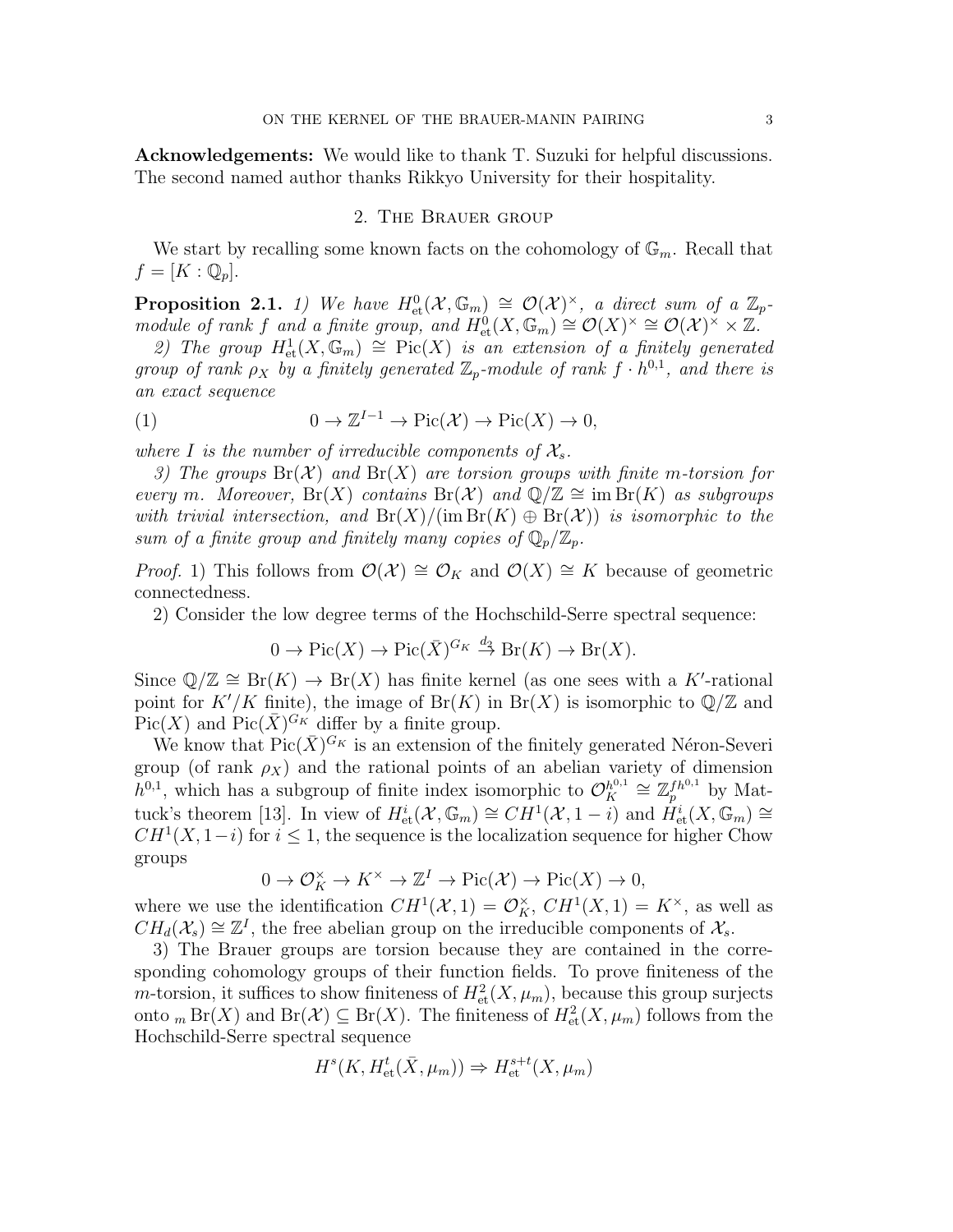because the coefficients  $H^t_{\text{et}}(\bar{X}, \mu_m)$  are finite, and Galois cohomology of a local field of characteristic 0 of a finite module is finite.

The prime to p-part of the statement about  $Br(X)/(\text{im }Br(K) \oplus Br(X))$  is proven in [3], see also [16, Prop. 5.2.1]. The  $p$ -part follows from the finiteness of the *p*-torsion of Br(X).

For later use we note the following facts about the cohomology of the special fiber [14].

**Proposition 2.2.** The group of units  $H^0_{\text{et}}(\mathcal{X}_s, \mathbb{G}_m)$  is a finite group, and the Picard group  $H^1_{\text{\rm et}}(\mathcal X_s,\mathbb G_m)$  is finitely generated.

**Estimates using l-adic cohomology.** For any prime l (including  $l = p$ ), we have the short exact coefficient sequence

$$
0 \to Pic(X)^{\wedge l} \otimes_{\mathbb{Z}_l} \mathbb{Q}_l \to H^2_{\text{et}}(X, \mathbb{Q}_l(1)) \to V_l \operatorname{Br}(X) \to 0.
$$

The left  $\mathbb{Q}_l$ -vector space has dimension equal rank  $\rho_X$  if  $l \neq p$ , and equal to  $\rho_X + fh^{0,1}$  for  $l = p$  by Proposition 2.1(2). Thus in order to understand  $V_l Br(X)$ , we calculate  $H^2_{\text{et}}(X, \mathbb{Q}_l(1))$ . The spectral sequence

(2) 
$$
E_2^{s,t} = H^s(K, H^t_{\text{et}}(\bar{X}, \mathbb{Q}_l(1))) \Rightarrow H_{\text{et}}^{s+t}(X, \mathbb{Q}_l(1))
$$

degenerates at  $E_2^{s,t}$  by [5]. Since  $H^2(K, H^0_{\text{et}}(\bar{X}, \mathbb{Q}_l(1))) \cong V_l \operatorname{Br}(K) \cong \mathbb{Q}_l$ , we obtain

dim  $H^2_{\text{et}}(X, \mathbb{Q}_l(1)) = 1 + \dim H^1(K, H^1_{\text{et}}(\bar{X}, \mathbb{Q}_l(1))) + \dim H^2_{\text{et}}(\bar{X}, \mathbb{Q}_l(1))^{G_K}.$ 

From the divisibility of  $Pic^0(\bar{X})$  we obtain a short exact sequence

$$
0 \to \text{NS}(\bar{X}) \otimes \mathbb{Q}_l \to H^2_{\text{et}}(\bar{X}, \mathbb{Q}_l(1)) \to V_l \operatorname{Br}(\bar{X}) \to 0.
$$

This sequence splits as a sequence of Galois-modules, hence  $NS(X)_{\mathbb{Q}_l} \cong NS(\bar{X})_{\mathbb{Q}_l}^{G_K}$ implies

$$
\dim H^2_{\text{et}}(\bar{X}, \mathbb{Q}_l(1))^{G_K} = \dim \text{NS}(X)_{\mathbb{Q}_l} + \dim V_l \operatorname{Br}(\bar{X})^{G_K} = \rho_X + \dim V_l \operatorname{Br}(\bar{X})^{G_K}.
$$

The remaining direct summand of  $H^2_{\text{et}}(X, \mathbb{Q}_l(1))$  is calculated in the following proposition.

**Proposition 2.3.** The vector space  $H^1(K, H^1_{\text{\rm et}}(\bar X,{\mathbb Q}_l(1)))$  is zero-dimensional for  $l \neq p$  and has dimension  $2fh^{0,1}$  for  $l = p$ .

*Proof.* We have  $H^1_{\text{et}}(\bar{X}, \mathbb{Q}_l(1)) \cong V_l \operatorname{Pic}^0(\bar{X})$  is a vector space of dimension  $2h^{0,1}$ for any  $l$ . Using Euler-Poincaré characteristic,

$$
\sum_{i} (-1)^{i} \dim H^{i}(K, V) = \begin{cases} 0, & V \text{ a } \mathbb{Q}_{l} \text{-vector space;} \\ -f \dim V, & V \text{ a } \mathbb{Q}_{p} \text{-vector space,} \end{cases}
$$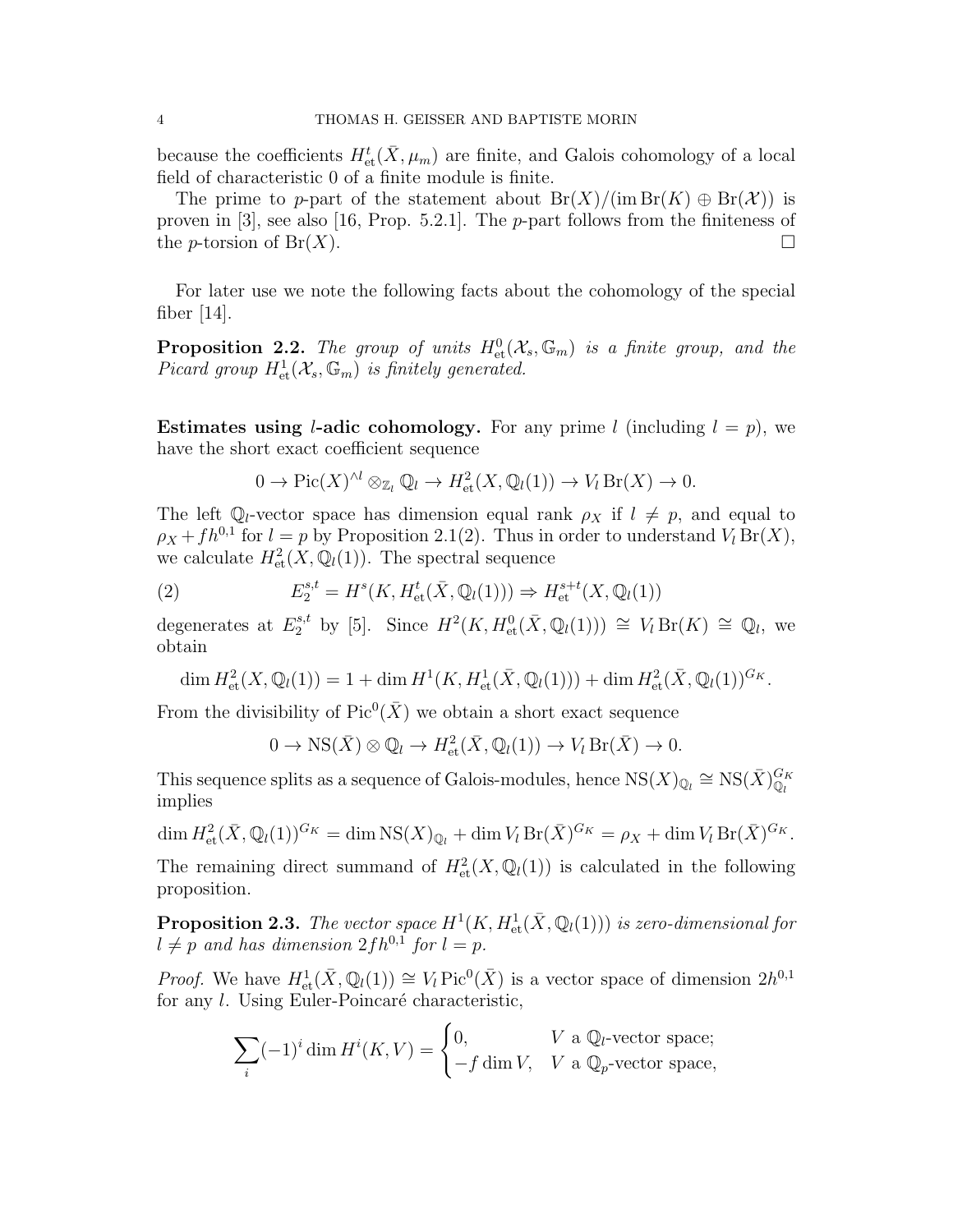it suffices to show that  $H^1(\bar{X}, \mathbb{Q}_l(1))^{G_K}$  and  $H^2(K, H^1_{\text{\rm et}}(\bar{X}, \mathbb{Q}_l(1)))$  vanish. To show the vanishing of  $H^1_{\text{et}}(\tilde{X}, \mathbb{Q}_l(1))^{G_K}$ , we note that  $V_l \text{Pic}(X) = 0$  implies that the two left groups in the short exact sequence arising from (2),

$$
0 \to H^1(K, \mathbb{Q}_l(1)) \to H^1_{\text{et}}(X, \mathbb{Q}_l(1)) \to H^1_{\text{et}}(\bar{X}, \mathbb{Q}_l(1))^{G_K} \to 0
$$

are both isomorphic to  $(K^{\times})^{\wedge l} \otimes_{\mathbb{Z}_l} \mathbb{Q}_l$ . By local duality

$$
H^2(K, H^1_{\text{et}}(\bar{X}, \mathbb{Q}_l(1))) \cong H^1_{\text{et}}(\bar{X}, \mathbb{Q}_l)_{G_K}
$$

and by Poincaré duality the right hand term is dual to  $H^{2d-1}_{\text{et}}(\bar{X}, \mathbb{Q}_l(d))^{G_K}$ , which, by the hard Lefschetz theorem, is isomorphic to  $H^1_{\text{et}}(\bar{X}, \mathbb{Q}_l(1))^{G_K} = 0.$ 

Comparing the two expressions for  $H^2_{\text{et}}(X,\mathbb{Q}_l(1))$ , we obtain

Theorem 2.4. We have

$$
\dim_{\mathbb{Q}_l} V_l \operatorname{Br}(X) = \begin{cases} 1 + \dim V_l \operatorname{Br}(\bar{X})^{G_K} & \text{for } l \neq p; \\ 1 + \dim V_p \operatorname{Br}(\bar{X})^{G_K} + f h^{0,1} & \text{for } l = p. \end{cases}
$$

Note that in general  $\dim_{\mathbb{Q}_p} H^2_{\text{et}}(\bar{X}, \mathbb{Q}_p(1))^{G_K} \leq \dim_{\mathbb{Q}_l} H^2_{\text{et}}(\bar{X}, \mathbb{Q}_l(1))^{G_K}$ , or equivalently,  $\dim_{\mathbb{Q}_p} V_p \operatorname{Br}(\bar{X})^{G_K} \leq \dim_{\mathbb{Q}_l} V_l \operatorname{Br}(\bar{X})^{G_K}$  for  $l \neq p$ , so that it is not clear which of  $\dim_{\mathbb{Q}_l} V_l \operatorname{Br}(X)$  and  $\dim_{\mathbb{Q}_p} V_p \operatorname{Br}(X)$  is larger.

If  $X$  is a regular proper model, then by Proposition 2.1(3) and the proper base change theorem, we have

$$
\dim_{\mathbb{Q}_l} V_l \operatorname{Br}(X) = 1 + \dim_{\mathbb{Q}_l} V_l \operatorname{Br}(\mathcal{X}) = 1 + r + \dim_{\mathbb{Q}_l} V_l \operatorname{Br}(\mathcal{X}_s)
$$

for  $l \neq p$ , hence

$$
\dim V_l \operatorname{Br}(\bar{X})^{G_K} = r + \dim_{\mathbb{Q}_l} V_l \operatorname{Br}(\mathcal{X}_s)
$$

In particular, r is independent of the model if we assume Artin's conjecture on the finiteness of  $Br(\mathcal{X}_s)$ .

### 3. COMPLETIONS

We give some facts about completions needed below; the reader familiar with completions can skip this section. For a complex A of abelian groups and integer  $m, A\otimes^{\mathbb{L}} \mathbb{Z}/m$  is represented by the total complex of the double complex  $A \stackrel{m}{\to} A$ concentrated in (cohomological) degrees  $-1$  and 0. The canonical map  $A \to A \otimes^{\mathbb{L}}$  $\mathbb{Z}/m$  is induced by mapping A to the component in degree 0. The cohomology of  $A \otimes^{\mathbb{L}} \mathbb{Z}/m$  can be calculated by the exact sequence

(3) 
$$
0 \to H^{i}(A)/m \to H^{i}(A \otimes^{\mathbb{L}} \mathbb{Z}/m) \to {}_{m}H^{i+1}(A) \to 0.
$$

For a prime number p, the p-completion of  $A^{\wedge}$  is the pro-system  $\{A\otimes^{\mathbb{L}}\mathbb{Z}/p^{j}\}_j$ , where the transition maps in the system are multiplication by  $p$  in degree  $-1$  and the identity in degree 0. We define continuous cohomology  $H_{\text{cont}}^{i}(A^{\wedge})$  to be the cohomology of  $R \lim A^{\wedge}$ . We have a short exact sequence

$$
0 \to \lim_{j} H^{i-1}(A\otimes^{\mathbb{L}} \mathbb{Z}/p^{j}) \to H^{i}_{cont}(A^{\wedge}) \to \lim_{j} H^{i}(A\otimes^{\mathbb{L}} \mathbb{Z}/p^{j}) \to 0.
$$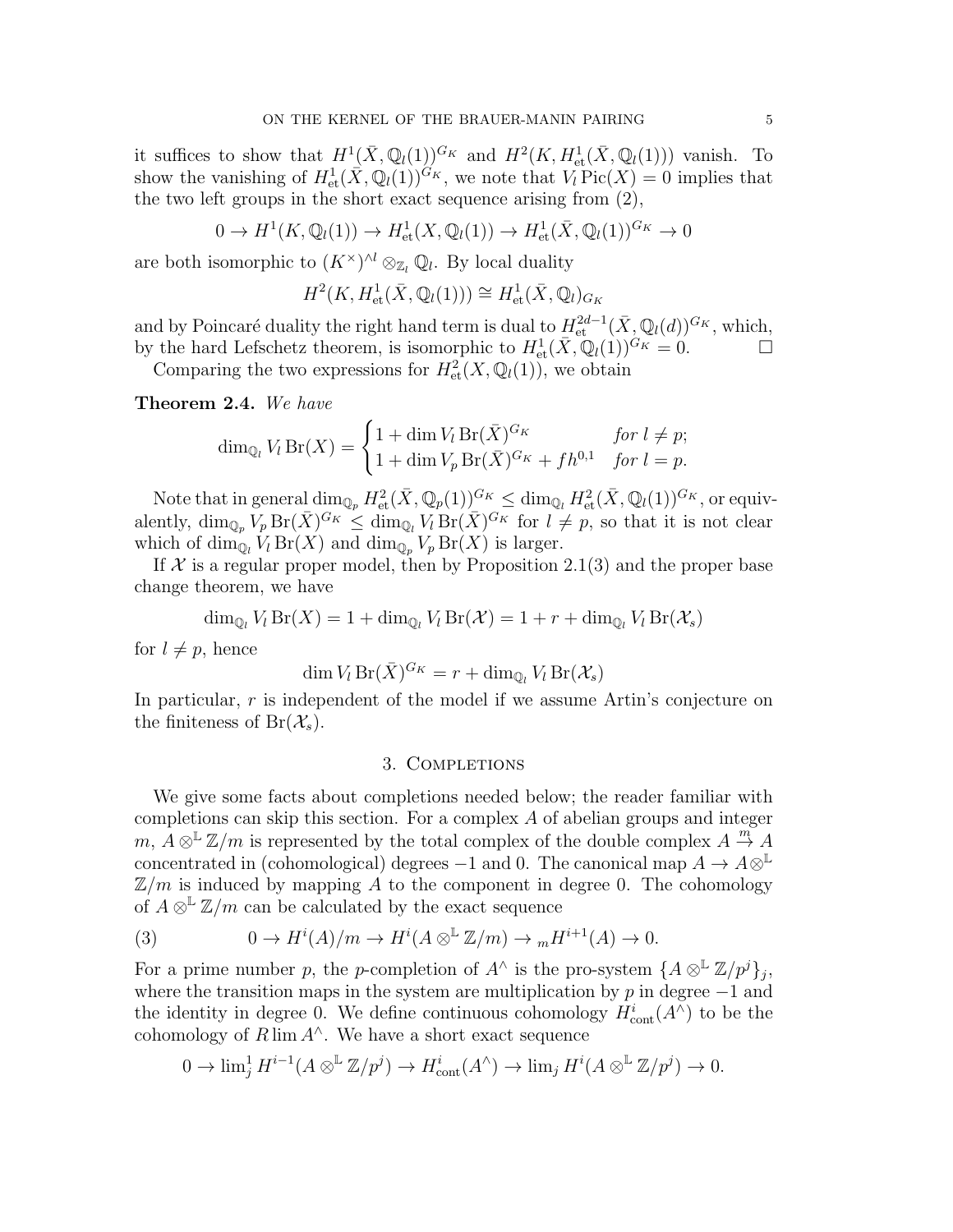With the inverse limit of the sequence (3) and using  $\lim_{j} H^{i}(A \otimes^{\mathbb{L}} \mathbb{Z}/p^{j}) \cong$  $\lim_{j \to j} H^{i+1}(A)$  we obtain a diagram with exact rows and columns

$$
\begin{array}{ccccccc}\n & & & & & & 0 & & & \\
 & & & & & & \downarrow & & & \\
 & & & & & & \downarrow & & & \\
0 & \longrightarrow & \lim_{j} p^{j} H^{i}(A) & \longrightarrow & H^{i}_{\text{cont}}(A^{\wedge}) & \xrightarrow{e^{i}} & \lim_{j} H^{i}(A \otimes^{\mathbb{L}} \mathbb{Z}/p^{j}) & \longrightarrow & 0 \\
 & & & & & \downarrow & & & \\
 & & & & & \downarrow & & & \\
 & & & & & \downarrow & & & \\
 & & & & & & \downarrow & & & \\
 & & & & & & \downarrow & & & \\
 & & & & & & \downarrow & & & \\
 & & & & & & \downarrow & & & \\
 & & & & & & \downarrow & & & \\
 & & & & & & \downarrow & & & \\
 & & & & & & \downarrow & & & \\
 & & & & & & \downarrow & & & \\
 & & & & & & \downarrow & & & \\
 & & & & & & \downarrow & & & \\
 & & & & & & & \downarrow & & & \\
 & & & & & & & \downarrow & & & \\
 & & & & & & & \downarrow & & & \\
 & & & & & & & \downarrow & & & \\
 & & & & & & & \downarrow & & & & \\
 & & & & & & & \downarrow & & & & \\
 & & & & & & & \downarrow & & & & \\
 & & & & & & & \downarrow & & & & \\
 & & & & & & & \downarrow & & & & \\
 & & & & & & & \downarrow & & & & \\
 & & & & & & & \downarrow & & & & \\
 & & & & & & & & \downarrow & & & & \\
 & & & & & & & & \downarrow & & & & \\
 & & & & & & & & \downarrow & & & & \\
 & & & & & & & & \downarrow & & & & & \\
 & & & & & & & & \downarrow & & & & & \\
 & & & & & & & & & \downarrow & & & & & \\
\end{array}
$$

If  $_{p}jH^{i}(A)$  is finite for one (or, equivalently, for all) j, then  $\lim_{j}^{1}{}_{p}jH^{i}(A)$  vanishes and ker  $c^i = \text{ker } d^i$ . The kernel of  $d^i$  consists of the *p*-divisible elements of  $H^i(A)$ but we are interested in the (smaller) kernel of  $c^i$ . For an abelian group G let  $(G, p)$  be the inverse system with constant group G and multiplication by p as transition maps.

**Proposition 3.1.** The kernel of  $c^i$  :  $H^i(A) \rightarrow H^i_{cont}(A^{\wedge})$  is the maximal pdivisible subgroup of  $H^{i}(A)$ . The cokernel of  $c^{i}$  is an extension of  $T_{p}H^{i+1}(A)$  by the uniquely p-divisible group  $\lim^1(H^i(A), p)$ . In particular, it is p-torsion free.

We will discuss  $\lim^1 A_i$  for finitely generated  $A_i$  of constant rank r in Theorem 7.5.

Proof. The diagram gives an exact sequence

(4) 
$$
0 \to \ker c^i \to \ker d^i \to \lim_{j \to i} H^i(A) \to \operatorname{coker} c^i \to \operatorname{coker} e^i c^i \to 0.
$$

For any abelian group  $G$  we have a sequence of inverse systems

$$
\begin{array}{ccccccc}\n0 & \longrightarrow & p^{j+1}G & \longrightarrow & G & \xrightarrow{p^{j+1}} & p^{j+1}G & \longrightarrow & 0 \\
 & & & & & & & \\
 & & & & & & & \\
0 & \longrightarrow & & & & & & & \\
0 & \longrightarrow & & & & & & & \\
\end{array}
$$

and taking the 6-term exact derived lim sequence we get

(5) 
$$
0 \to T_p G \to \lim(G, p) \xrightarrow{\xi} \lim p^j G \to \lim^1_{p^j} G \to \lim^1(G, p) \to \lim^1 p^j G \to 0.
$$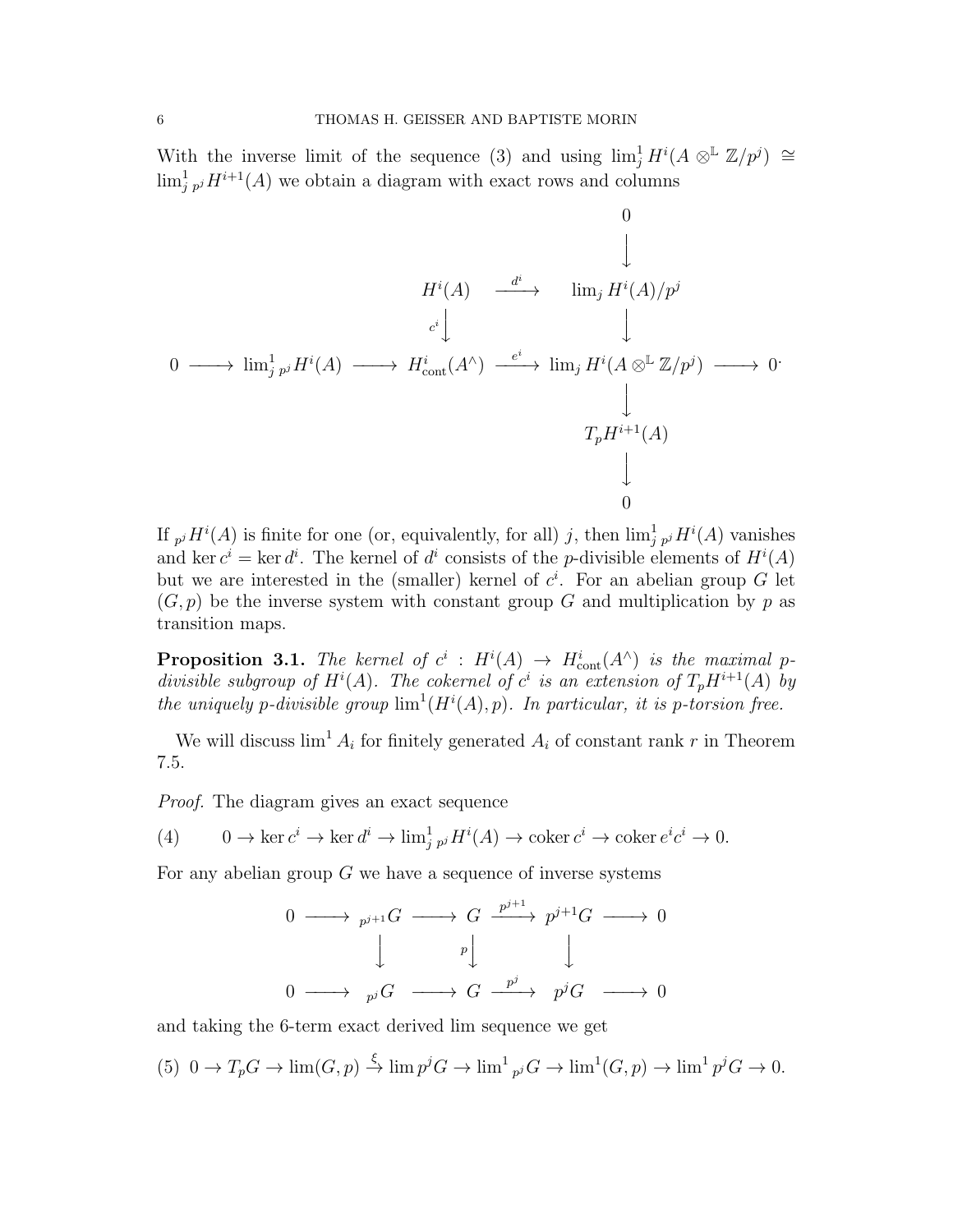Applying this to  $G = H^{i}(A)$  and comparing to (4) we see that  $\lim p^{j}H^{i}(A) =$  $\bigcap_{j} p^{j} H^{i}(A) = \ker d^{i}$  implies ker  $c^{i} \cong \operatorname{im} \xi$ , which is the maximal p-divisible group of G by [8, Lemma 4.3a)].

By definition, the cone of the completion map  $c$  of complexes is isomorphic to the cohomology of  $R \lim(A, p)$ , where the system is the complex A with transition map multiplication by  $p$ . We obtain a diagram

$$
0 \longrightarrow \lim^{1}(H^{i}(A), p) \longrightarrow H^{i}(\text{cone}(c)) \longrightarrow \lim(H^{i+1}(A), p) \longrightarrow 0
$$
  
\n
$$
\downarrow \qquad \qquad \downarrow \qquad \qquad \downarrow \qquad \qquad \downarrow
$$
  
\n
$$
0 \longrightarrow \qquad \text{coker } c^{i} \longrightarrow H^{i}(\text{cone}(c)) \longrightarrow \qquad \text{ker } c^{i+1} \longrightarrow 0
$$

By (5), the kernel of the right map is  $T_pH^{i+1}(A)$  and we see by the snake Lemma that coker  $c^i$  is an extension of  $T_p H^{i+1}(A)$  by  $\lim^1(H^i(A), p)$ .

**Corollary 3.2.** If  $H^{i}(A)$  is a  $\mathbb{Z}_{(p)}$ -module, then coker  $c^{i}$  is the direct sum of  $T_pH^{i+1}(A)$  and the uniquely divisible group  $\lim^1(H^{i}(A), p)$ .

A similar discussion applies to a bounded complex of sheaves  $B$  on  $X$  by applying the above to  $A = R\Gamma_{\text{et}}(X, B)$ . Since  $R\Gamma_{\text{et}}(X, B\otimes^{\mathbb{L}}\mathbb{Z}/m) \cong R\Gamma_{\text{et}}(X, B)\otimes^{\mathbb{L}}$  $\mathbb{Z}/m$ , we define  $H^i_{\text{cont}}(X, B)$  as the cohomology of  $R \lim_j (R \Gamma_{\text{et}}(X, B) \otimes^{\mathbb{L}} \mathbb{Z}/p^j)$ and obtain the sequence

(6) 
$$
0 \to H^i_{\text{et}}(X, B)^{\wedge p} \to H^i_{\text{cont}}(X, B^{\wedge}) \to T_p H^{i+1}_{\text{et}}(X, B) \to 0
$$

if  $H^{i-1}_{\text{\rm et}}(X,B\otimes^{\mathbb{L}}\mathbb{Z}/p)$  is finite.

## 4. THE *p*-ADIC COMPLETION OF  $\mathcal{X}$

We have an exact sequence of etale sheaves on  $\mathcal{X},$ 

(7) 
$$
0 \to \mathcal{K} \to \mathbb{G}_{m,\mathcal{X}} \to i_* \mathbb{G}_{m,\mathcal{X}_s} \to 0.
$$

Since  $\mu_m = \ker(\mathbb{G}_m \stackrel{\times m}{\to} \mathbb{G}_m)$  is locally constant on X for m prime to p, the proper base change theorem implies that the cohomology of  $K$  is uniquely *l*-divisible for any  $l \neq p$ , i.e., it consists of  $\mathbb{Z}_{(p)}$ -modules.

As the map  $\mathcal{O}(\mathcal{X})^{\times} \to \mathcal{O}(\mathcal{X}_s)^{\times}$  is surjective with p-adically complete kernel  $H^0(\mathcal{X},\mathcal{K})$ , we obtain a long exact sequence

$$
(8) \quad 0 \to H^1_{\text{et}}(\mathcal{X}, \mathcal{K}) \to \text{Pic}(\mathcal{X}) \to \text{Pic}(\mathcal{X}_s) \to H^2_{\text{et}}(\mathcal{X}, \mathcal{K}) \to \text{Br}(\mathcal{X}) \to \text{Br}(\mathcal{X}_s).
$$

The group Pic( $\mathcal{X}_s$ ) is finitely generated [14], and we let  $N \subseteq H^2_{\text{et}}(\mathcal{X}, \mathcal{K})$  be the cokernel of the map  $Pic(\mathcal{X}) \to Pic(\mathcal{X}_s)$ .

**Proposition 4.1.** The group N is finitely generated of rank  $r = \rho_{X_s} - \rho_X - I + 1$ , and  $H^1_{\text{\rm et}}(\mathcal X,\mathcal K)$  is a finitely generated  $\mathbb Z_p$ -module of rank  $fh^{0,1}$ .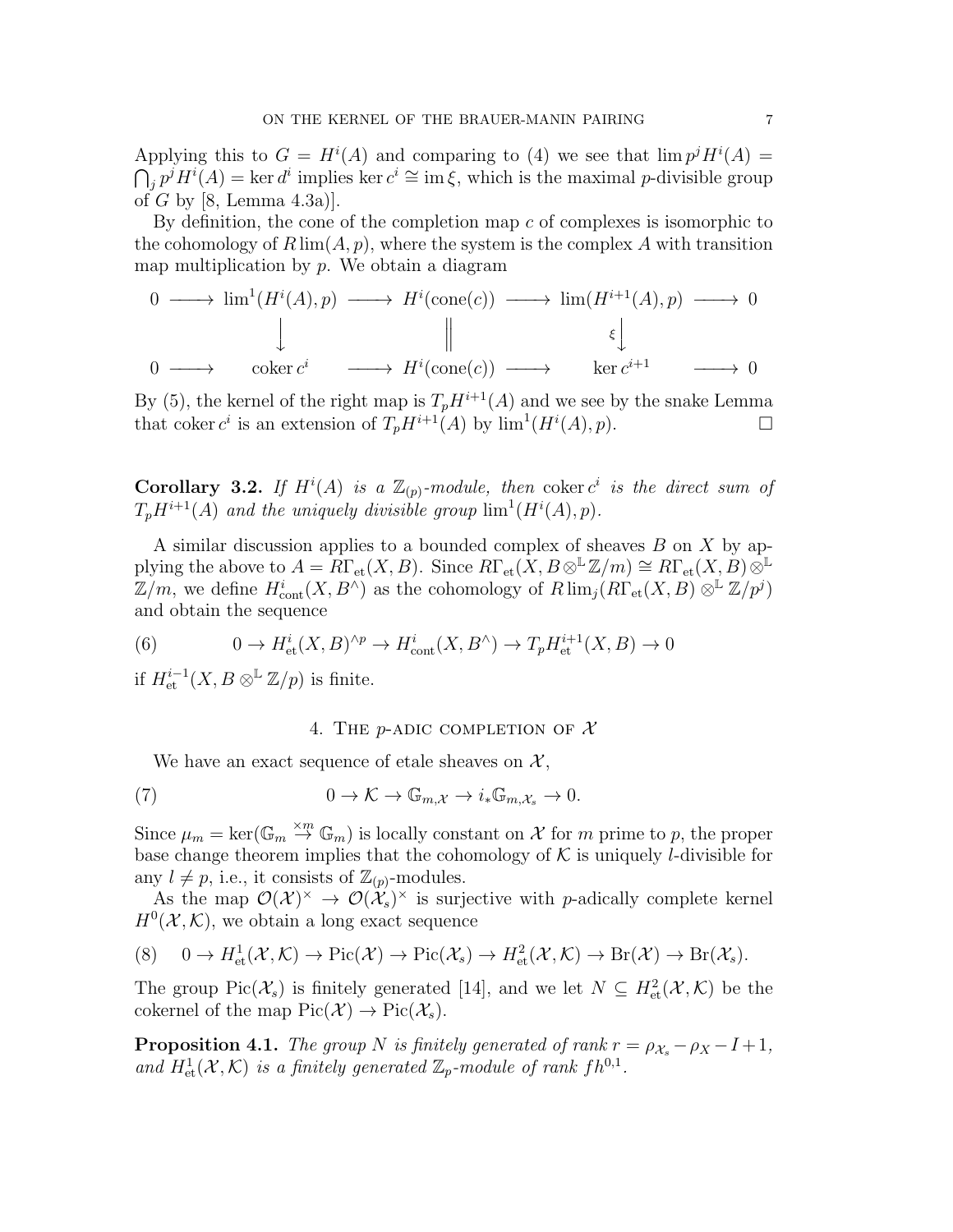*Proof.* Since N is finitely generated it suffices to calculate  $N \otimes \mathbb{Q}_l/\mathbb{Z}_l$  for  $l \neq p$ . We have a short exact sequence

$$
0 \to Pic(\mathcal{X}) \otimes \mathbb{Q}_l/\mathbb{Z}_l \to Pic(\mathcal{X}_s) \otimes \mathbb{Q}_l/\mathbb{Z}_l \to N \otimes \mathbb{Q}_l/\mathbb{Z}_l \to 0,
$$

where the left map is injective by the proper base change theorem. The Lemma follows from Proposition 2.1(2) by counting coranks.

The same short exact sequence shows that the subgroup  $\mathbb{Z}^{I-1} \subseteq Pic(\mathcal{X})$  injects into Pic( $\mathcal{X}_s$ ). Hence  $H^1_{\text{et}}(\mathcal{X}, \mathcal{K})$  can be viewed a subgroup of Pic(X). Since it is uniquely *l*-divisible, it maps to zero in  $NS(X)/l$  for all  $l \neq p$ , hence it has trivial image in the finitely generated group NS(X). Thus  $H^1_{\text{et}}(\mathcal{X}, \mathcal{K})$  can be viewed as a subgroup of  $Pic^0(X)$ . Since the quotient is finitely generated, we conclude that it is a finitely generated  $\mathbb{Z}_p$ -module of the same rank  $fh^{0,1}$ . .

The  $\mathbb{Z}_{(p)}$ -module  $H^2_{\text{\rm et}}(\mathcal{X}, \mathcal{K})$  has finite p-torsion because N is finitely generated and Br( $\chi$ ) has finite p-torsion. Since Br( $\mathcal{X}$ ) is torsion,  $N_{\mathbb{Q}} \cong H^2_{\text{et}}(\mathcal{X}, \mathcal{K})_{\mathbb{Q}}$  has dimension  $r$ .

Consider the formal completion of  $\mathcal X$  at p, i.e., the direct system of the reductions  $\mathcal{X}_n = \mathcal{X} \times_{\mathcal{O}} \mathcal{O}/p^n$ , of X modulo  $p^n$ . We obtain a short exact sequence of pro-sheaves on the topological space  $\mathcal{X}_s$ ,

(9) 
$$
0 \to \mathcal{K}_n \to i_n^* \mathbb{G}_{m, \mathcal{X}_n} \to \mathbb{G}_{m, \mathcal{X}_s} \to 0,
$$

where  $i_n : \mathcal{X}_s \to \mathcal{X}_n$  is the closed embedding. Let  $H^i_{\text{cont}}(\mathcal{X}_s, \mathbb{G}_{m,\bullet})$  and  $H^i_{\text{cont}}(\mathcal{X}_s, \mathcal{K}_\bullet)$ be the continuous cohomology of the pro-sheaves  $(i_n^* \mathbb{G}_{m,\mathcal{X}_n})_n$  and  $(\mathcal{K}_n)_n$  on  $\mathcal{X}_s$ , respectively.

Since  $i_n$  is a universal homeomorphism, the cohomology can be calculated with the short exact sequence

$$
(10) \quad 0 \to \lim^{1} H^{i-1}_{\text{et}}(\mathcal{X}_n, \mathbb{G}_{m, \mathcal{X}_n}) \to H^{i}_{\text{cont}}(\mathcal{X}_s, \mathbb{G}_{m, \bullet}) \to \lim H^{i}_{\text{et}}(\mathcal{X}_n, \mathbb{G}_{m, \mathcal{X}_n}) \to 0.
$$

If  $i = 1$ , then the left term vanishes because the groups  $H^0_{\text{\rm et}}(\mathcal{X}_n, \mathbb{G}_{m,\mathcal{X}_n})$  are finite by properness of  $\mathcal{X}_n$ . Moreover, the natural map  $Pic(\mathcal{X}) \to \lim Pic(\mathcal{X}_n)$  is an isomorphism by Grothendiecks formal existence theorem [6, Cor. 5.1.6, Scholie 5.1.7], so that we have an isomorphism

(11) 
$$
\operatorname{Pic}(\mathcal{X}) \cong H^1_{\text{cont}}(\mathcal{X}_s, \mathbb{G}_{m,\bullet}).
$$

This implies that the long exact cohomology sequence associated to the short exact sequence (9) takes the form

$$
(12) \quad 0 \to H_{\text{cont}}^1(\mathcal{X}_s, \mathcal{K}_\bullet) \to \text{Pic}(\mathcal{X}) \to \text{Pic}(\mathcal{X}_s) \to H_{\text{cont}}^2(\mathcal{X}_s, \mathcal{K}_\bullet) \to H_{\text{cont}}^2(\mathcal{X}_s, \mathbb{G}_{m,\bullet}) \to H_{\text{et}}^2(\mathcal{X}_s, \mathbb{G}_m).
$$

Let  $H^i_{\text{cont}}(\mathcal{X},\mathcal{K}^{\wedge})$  be the cohomology of the *p*-adic completion  $\mathcal{K}^{\wedge}$  of  $\mathcal{K}$  as in Section 3.

**Proposition 4.2.** We have  $H_{\text{cont}}^i(\mathcal{X}_s, \mathcal{K}_\bullet) \cong H_{\text{cont}}^i(\mathcal{X}, \mathcal{K}^\wedge)$  for all i.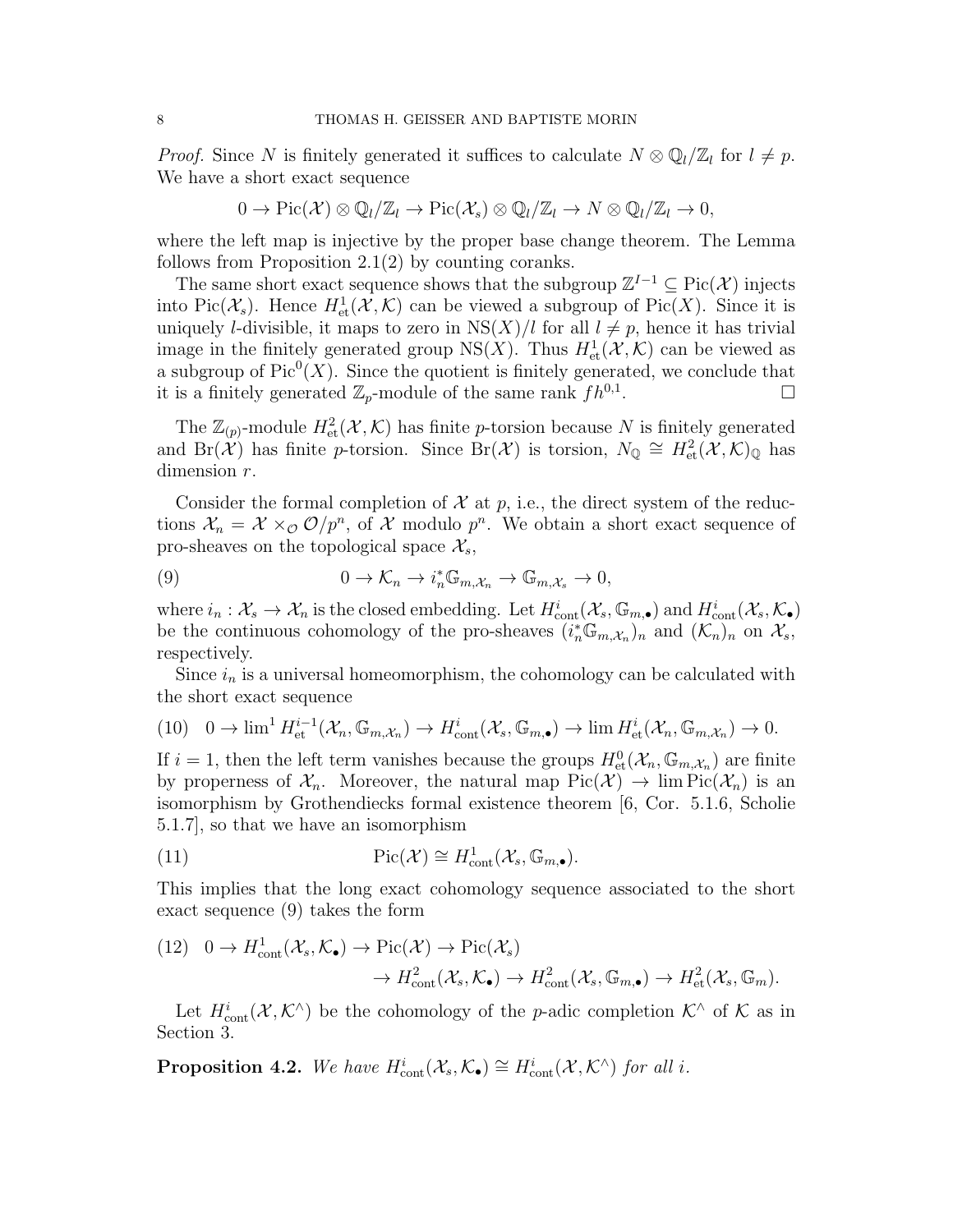To prove the proposition, we compare both sides to the *p*-completion  $(\mathcal{K}_n^{\wedge})_n$ , i.e., the double inverse system  $i_n^* \mathcal{K}_n \otimes^{\mathbb{L}} \mathbb{Z}/p^t$ , and show that we have isomorphisms

$$
H^i_{\text{cont}}(\mathcal{X},\mathcal{K}^\wedge)\stackrel{\sim}{\longrightarrow} H^i_{\text{cont}}(\mathcal{X}_s,i^*\mathcal{K}^\wedge)\stackrel{\sim}{\longrightarrow} H^i_{\text{cont}}(\mathcal{X}_s,\mathcal{K}^\wedge_{\bullet})\stackrel{\sim}{\longleftarrow} H^i_{\text{cont}}(\mathcal{X}_s,\mathcal{K}_{\bullet}).
$$

The first isomorphism follows from the proper base change because  $H^i(\mathcal{O}_K, \mathcal{F}) \stackrel{\sim}{\longrightarrow}$  $H^i(s, i^* \mathcal{F})$  for any etale sheaf  $\mathcal F$  on Spec  $\mathcal O_K$ . The third and second isomorphism follow from the following Proposition.

**Proposition 4.3.** 1) For fixed t, we have an isomorphism of pro-sheaves on  $\mathcal{X}_s$ 

$$
i^*\mathcal{K} \otimes^{\mathbb{L}} \mathbb{Z}/p^t \overset{\sim}{\to} \{i_n^*\mathcal{K}_n \otimes^{\mathbb{L}} \mathbb{Z}/p^t\}_n.
$$

2) For fixed n, we have an isomorphism of pro-sheaves on  $\mathcal{X}_n$ ,

$$
\mathcal{K}_n \overset{\sim}{\to} \{ \mathcal{K}_n \otimes^{\mathbb{L}} \mathbb{Z}/p^t \}_t.
$$

Proof. 1) This is proven in [2, Lemma 2].

2) The pro-system  $\{\mathcal{K}_n\otimes^{\mathbb{L}}\mathbb{Z}/p^t\}_t$  is quasi-isomorphic to the pro-complex  $\{\mathcal{K}_n \stackrel{p^t}{\to}$  $\mathcal{K}_n$ <sub>t</sub>, where the transition maps in the left system are multiplication by p. It suffices to show that the left-system is Artin-Rees zero. For this we fix  $s$  such that  $p^s \geq n$  and show that the  $(n + s)$ -fold transition map in the system is the zero map.

The stalks of  $\mathcal{K}_n$  are sections over strictly local  $\mathbb{Z}/p^n$ -algebras, and every section of  $\mathcal{K}_n$  over a local  $\mathbb{Z}/p^n$ -algebra A can be written as  $1+x$  with  $x \in pA$ . It suffices to show that  $(1+x)^{p^{n+s}} = 1$  for all  $x \in pA$ . The monomials  $\binom{p^{n+s}}{p}$  $j^{i+s}$ ) $x^j$  vanish for  $j \geq p^s \geq n$  because  $x \in pA$  and  $p^n = 0$  in A, and they vanish for  $0 < j < p^s$  by the following lemma.

**Lemma 4.4.** For fixed s we have  $v_p({p^{n+s}})$  $\binom{u^{1+s}}{u}$ ) > n for all  $0 < u < p^s$ .

Proof. From Legendre's formula we get

$$
v_p({z \choose u}) = \sum_{i=1}^{\infty} \Big(\left\lfloor \frac{z}{p^i} \right\rfloor - \left\lfloor \frac{u}{p^i} \right\rfloor - \left\lfloor \frac{z-u}{p^i} \right\rfloor \Big),
$$

where for a real number x, |x| denotes the largest integer which is not larger than x. For real numbers x and y we have  $|x + y| - |x| - |y| \ge 0$ , and  $|x + y| - |x|$  $|x| - |y| = 1$ , if  $x + y$  is an integer but  $x, y$  are not. If  $z = p^{n+s}$  and  $0 < u < p^s$ , then  $\frac{z}{p^i}$  is an integer but  $\frac{u}{p^i}$  is not for  $i = s, \ldots, n+s$ , and the Lemma follows.  $\Box$ 

### 5. Comparison of sequences

The natural maps  $i^* \mathbb{G}_{m,\mathcal{X}} \to i_n^* \mathbb{G}_{m,\mathcal{X}_n}$  induce maps  $H^i_{\text{et}}(\mathcal{X}, \mathbb{G}_m) \to H^i_{\text{cont}}(\mathcal{X}_s, \mathbb{G}_{m,\bullet})$ and  $H^i_{\text{et}}(\mathcal{X},\mathcal{K}) \to H^i_{\text{cont}}(\mathcal{X}_s,\mathcal{K}_\bullet)$ , hence a map between the sequences (8) and (12).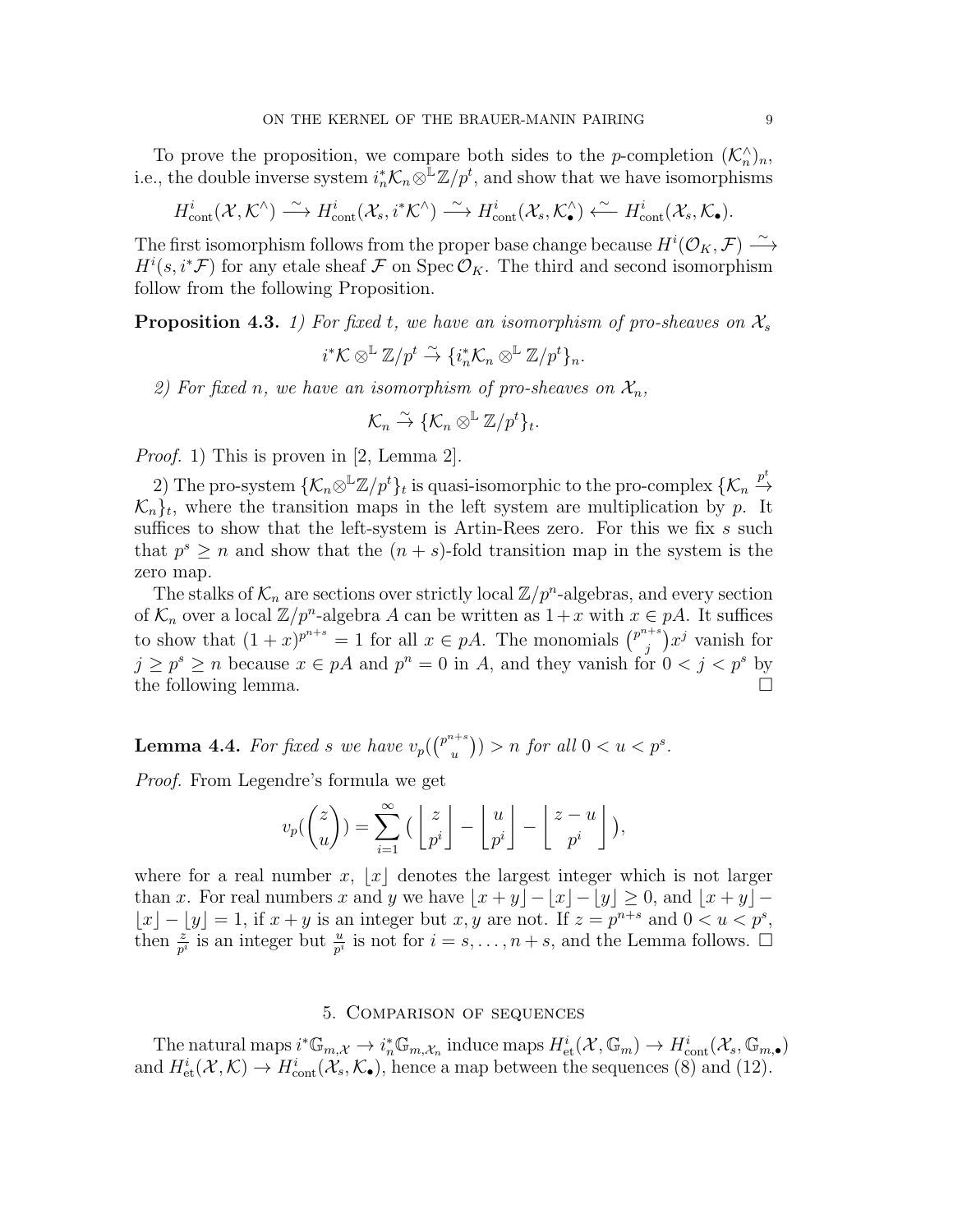By Proposition 4.2 we obtain a diagram

$$
\begin{array}{ccccccc}\n0 & \longrightarrow & H_{\text{et}}^1(\mathcal{X}, \mathcal{K}) & \longrightarrow & \text{Pic}(\mathcal{X}) & \longrightarrow & \text{Pic}(\mathcal{X}_s) & \longrightarrow & H_{\text{et}}^2(\mathcal{X}, \mathcal{K}) & \longrightarrow \\
0 & \longrightarrow & H_{\text{cont}}^1(\mathcal{X}, \mathcal{K}^\wedge) & \longrightarrow & \text{Pic}(\mathcal{X}) & \longrightarrow & \text{Pic}(\mathcal{X}_s) & \longrightarrow & H_{\text{cont}}^2(\mathcal{X}, \mathcal{K}^\wedge) & \longrightarrow \\
& & & & \text{Br}(\mathcal{X}) & \longrightarrow & \text{Pic}(\mathcal{X}_s, \mathbb{G}_m) & \xrightarrow{u} & H_{\text{et}}^3(\mathcal{X}, \mathcal{K}) & \longrightarrow \\
& & & & & \text{Br}(\mathcal{X}) & \longrightarrow & H_{\text{et}}^2(\mathcal{X}_s, \mathbb{G}_m) & \xrightarrow{u} & H_{\text{et}}^3(\mathcal{X}, \mathcal{K}) \\
& & & & & & \text{Br}(\mathcal{X}) & \longrightarrow & H_{\text{cont}}^2(\mathcal{X}_s, \mathbb{G}_m) & \xrightarrow{u} & H_{\text{cont}}^3(\mathcal{X}, \mathcal{K}^\wedge).\n\end{array}
$$

Thus  $H^1_{\text{et}}(\mathcal{X},\mathcal{K})\cong H^1_{\text{cont}}(\mathcal{X},\mathcal{K}^{\wedge})$ , we have an isomorphism ker  $a\cong \ker b$ , and a sequence

 $0 \to \coker a \to \coker b \to \ker c \cap \operatorname{im} u \to 0.$ 

**Lemma 5.1.** We have  $T_p H_{\text{et}}^2(\mathcal{X}, \mathcal{K}) = 0$ , and the composition

$$
N \to H^2_{\text{et}}(\mathcal{X}, \mathcal{K}) \to \lim H^2_{\text{et}}(\mathcal{X}, \mathcal{K})/p^r
$$

is injective.

*Proof.* Since  ${}_{p}rH_{\text{et}}^i(\mathcal{X},\mathcal{K})$  is finite for  $i\leq 2$ , we obtain a short exact sequence

 $0 \to \lim H^i_{\text{et}}(\mathcal{X}, \mathcal{K})/p^r \to H^i_{\text{cont}}(\mathcal{X}, \mathcal{K}^{\wedge}) \to T_p H^{i+1}_{\text{et}}(\mathcal{X}, \mathcal{K}) \to 0.$ 

For  $i = 1$ ,  $H^1_{\text{et}}(\mathcal{X}, \mathcal{K}) \cong H^1_{\text{cont}}(\mathcal{X}, \mathcal{K}^{\wedge})$  implies that this group is *p*-adically complete and that  $T_p H_{\text{et}}^2(\mathcal{X}, \mathcal{K})$  vanishes. For  $i = 2$ , the sequence implies that  $\lim H^2_{\text{\rm et}}(\mathcal X,\mathcal K)/p^r\subseteq H^2_{\text{\rm cont}}(\mathcal X,\mathcal K^\wedge)$ , and that the map from N to the latter group is injective by diagram  $(13)$ .

**Proposition 5.2.** The torsion subgroup  $\text{Tor} H^2_{\text{et}}(\mathcal{X}, \mathcal{K})$  is a finite p-group, and  $H^2_{\text{\rm et}}(\mathcal X,\mathcal K)/\text{\rm tor}$  is an extension of  $\mathbb{Q}^t$  by  $\mathbb{Z}_{(p)}^s$  with  $s+t=r$ .

*Proof.* Since  $C = H^2_{\text{et}}(\mathcal{X}, \mathcal{K})$  is a  $\mathbb{Z}_{(p)}$ -module,  $C_{\text{tor}}$  consists of p-power torsion. But every torsion group contains a basic subgroup [15, Thm. 10.36], i.e., C has a pure subgroup B which is a direct sum of cyclic groups and such that  $C/B$ is divisible. Since  $T_pC$  vanishes, we have  $C = B$ , and then the finiteness of  $_pC$ implies finiteness of  $C_{\text{tor}}$ .

Now  $\overline{C} = C/C_{\text{tor}}$  is a  $\mathbb{Z}_{(p)}$ -submodule of  $C_{\mathbb{Q}} \cong N_{\mathbb{Q}} \cong \mathbb{Q}^r$  because  $\text{Br}(\mathcal{X})$  is torsion. It thus suffices to prove the following lemma.

**Lemma 5.3.** Every  $\mathbb{Z}_{(p)}$ -submodule M of  $\mathbb{Q}^r$  with  $M_{\mathbb{Q}} \cong \mathbb{Q}^r$  is an extension of  $\mathbb{Q}^t$  by  $\mathbb{Z}_{(p)}^s$  with  $s+t=r$ .

*Proof.* We proceed by induction on r. If  $r = 1$ , then M is a  $\mathbb{Z}_{(p)}$ - submodule of Q. Every element of M can be written as  $ap^u$ , where  $a \in \mathbb{Z}_{\alpha}^{\times}$  $\check{\binom{x}{p}}$  and  $u \in \mathbb{Z}$ . If there exist elements with arbitrary large negative u, then  $M = \mathbb{Q}$ , and if not,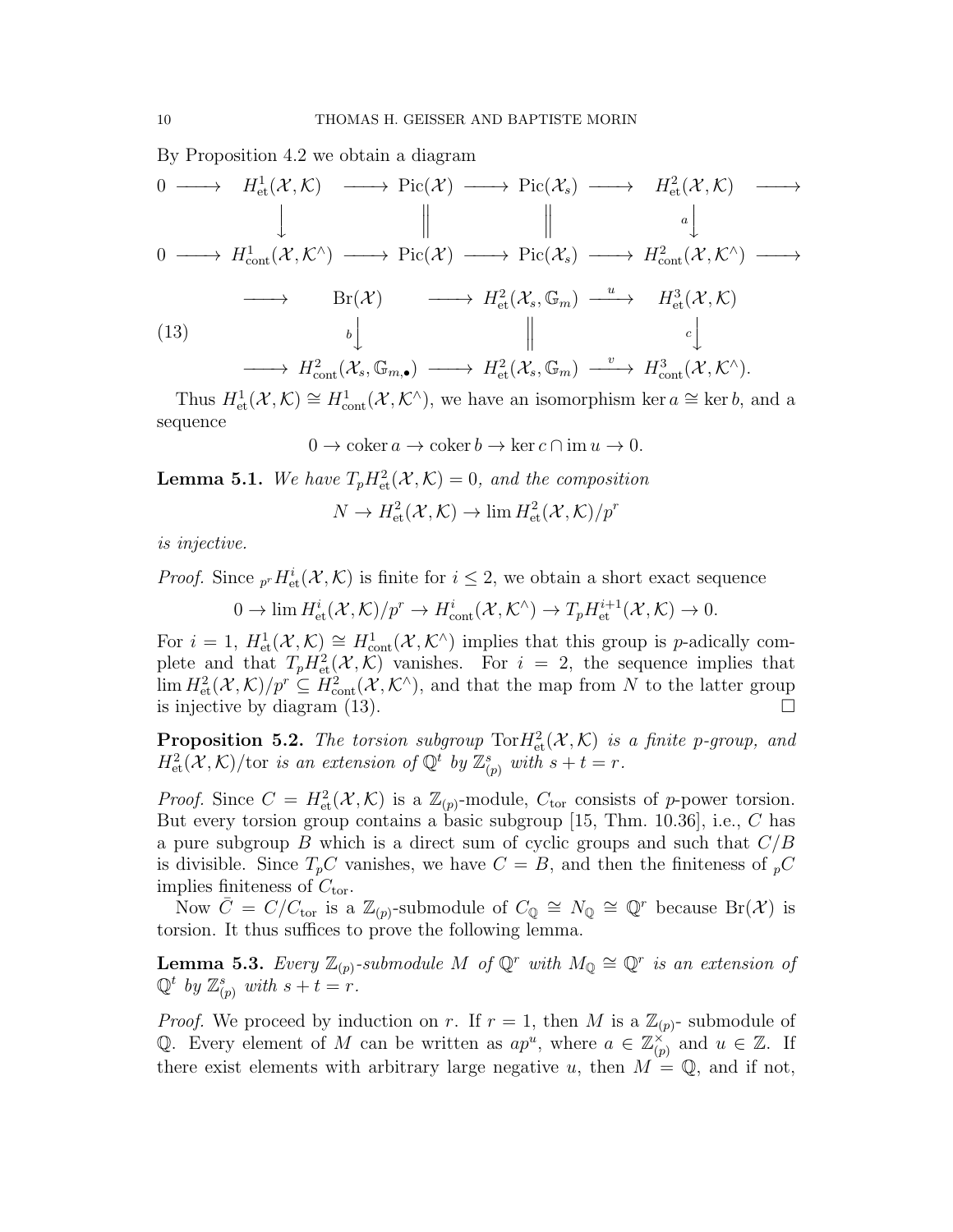$M = p^{-v}\mathbb{Z}_{(p)}$  for some v, hence M is isomorphic to  $\mathbb{Z}_{(p)}$ . If  $r > 1$ , let  $\pi : \mathbb{Q}^r \to \mathbb{Q}$ be a non-trivial homomorphism with kernel  $\mathbb{Q}^{r-1}$ , and consider the diagram

$$
\begin{array}{ccccccc}\n0 & \longrightarrow & M \cap \mathbb{Q}^{r-1} & \longrightarrow & M & \longrightarrow & \pi(M) & \longrightarrow & 0 \\
& & \downarrow & & \downarrow & & \downarrow & & \\
0 & \longrightarrow & \mathbb{Q}^{r-1} & \longrightarrow & \mathbb{Q}^r & \longrightarrow & \mathbb{Q} & \longrightarrow & 0.\n\end{array}
$$

By induction hypothesis  $M \cap \mathbb{Q}^{r-1}$  has a free  $\mathbb{Z}_{(p)}$ -submodule with uniquely divisible quotient, and  $\pi(M)$  is either isomorphic to  $\mathbb{Z}_{(p)}$  or to  $\mathbb{Q}$ . In the former case, we have  $M \cong M \cap \mathbb{Q}^{r-1} \oplus \mathbb{Z}_{(p)}$ , and in the latter case, M still has a free  $\mathbb{Z}_{(p)}$ -submodule with uniquely divisible quotient.

## Corollary 5.4. We have

$$
\ker\left(\mathrm{Br}(\mathcal{X})\to\mathrm{Br}(\mathcal{X}_s)\right)\cong (\mathbb{Q}/\mathbb{Z}')^s\oplus (\mathbb{Q}/\mathbb{Z})^t\oplus P
$$

with  $s + t = r$ , P a finite p-group, and  $\mathbb{Q}/\mathbb{Z}' = \mathbb{Q}/\mathbb{Z}[\frac{1}{r}]$  $\frac{1}{p}$ ]. Moreover  $s = 0$  is equivalent to  $r = 0$ .

Note that Artin's conjecture states that  $Br(\mathcal{X}_s)$  is finite.

*Proof.* The kernel of  $Br(\mathcal{X}) \to Br(\mathcal{X}_s)$  is isomorphic to  $H^2_{\text{\rm et}}(\mathcal{X},\mathcal{K})/N$ . Let A be the kernel of the composition  $N \hookrightarrow H^2_{\text{et}}(\mathcal{X}, \mathcal{K}) \to \mathbb{Q}^t$  of Proposition 5.2, and let B be its image. By Proposition 5.2 we obtain a diagram

$$
\begin{array}{ccccccc}\n0 & \longrightarrow & A & \longrightarrow & N & \longrightarrow & B & \longrightarrow & 0 \\
 & & & & & & & \\
0 & \longrightarrow & (\mathbb{Z}_{(p)})^s \oplus F & \longrightarrow & H^2_{\text{et}}(\mathcal{X}, \mathcal{K}) & \longrightarrow & \mathbb{Q}^t & \longrightarrow & 0\n\end{array}
$$

where F is a finite p-group and all vertical maps are injective. Tensoring with  $\mathbb{Q}$ we see that A is finitely generated of rank s and B is finitely generated of rank t. We obtain a short exact sequence of cokernels

$$
0 \to (\mathbb{Q}/\mathbb{Z}')^s \oplus F' \to H^2_{\text{et}}(\mathcal{X}, \mathcal{K})/N \to (\mathbb{Q}/\mathbb{Z})^t \to 0,
$$

where F' is a quotient of F. Because  $(\mathbb{Q}/\mathbb{Z}')^s$  is injective,  $H^2_{\text{et}}(\mathcal{X},\mathcal{K})/N$  is an extension of  $(\mathbb{Q}/\mathbb{Z})^t \oplus (\mathbb{Q}/\mathbb{Z}')^s$  by  $F'$ , and this is isomorphic to  $(\mathbb{Q}/\mathbb{Z})^t \oplus (\mathbb{Q}/\mathbb{Z}')^s \oplus \tilde{F}$ with  $\tilde{F}$  a quotient of  $F'$  by the following Lemma.

**Lemma 5.5.** Let E be an extension of a divisible group D by a finite group  $F$ . Then  $E \cong D \oplus F'$  for  $F'$  a quotient of  $F$ .

*Proof.* Let E' be the maximal divisible subgroup of E, and let K and D' be the kernel and image of the composition  $E' \to E \to D$ , respectively, so that we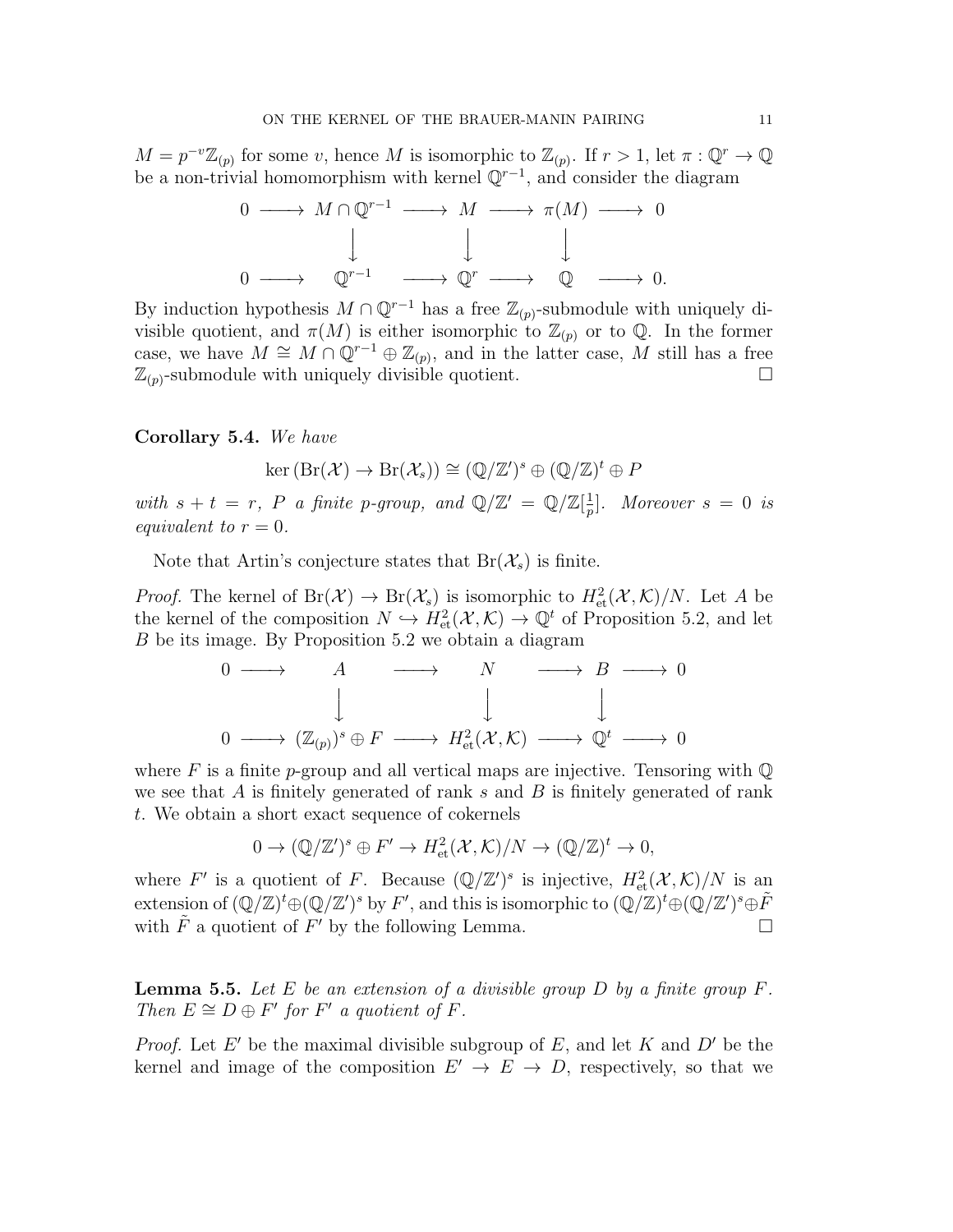obtain a diagram with vertical inclusions



Finiteness of  $F$  implies finiteness of  $K$ , which implies that the divisible groups E', D', and D all have the same l-corank for all l. Hence the injection  $D' \rightarrow D$ is an isomorphism, and  $E = E' \oplus F/K$ .

# 6. Relationship to the Chern class map, examples

We have the following theorem of Flach-Siebel [2, Lemma 1].

**Theorem 6.1.** We have  $H^i(X, \mathcal{O}_X) \cong H^i_{\text{cont}}(\mathcal{X}, \mathcal{K}^{\wedge}) \otimes_{\mathbb{Z}_p} \mathbb{Q}_p$ .

The Theorem together with the sequence (12) and Proposition 4.2 induces an injection

$$
\beta: N_{\mathbb{Q}} \to H^2_{\text{cont}}(\mathcal{X}_s, \mathcal{K}_{\bullet})_{\mathbb{Q}} \cong H^2(X, \mathcal{O}_X)
$$

which we can extend to a map

$$
\beta_{\mathbb{Q}_p}: N \otimes \mathbb{Q}_p \to H^2(X, \mathcal{O}_X).
$$

**Theorem 6.2.** We have  $s = \dim_{\mathbb{Q}_p} \text{im } \beta_{\mathbb{Q}_p}$  and  $t = \dim_{\mathbb{Q}_p} \text{ker } \beta_{\mathbb{Q}_p}$ .

In other words, s is the dimension of the  $\mathbb{Q}_p$ -vector space spanned by the abelian group  $N$  of rank  $r$ .

Proof. Consider the following commutative diagram.



The upper (non-exact) row is obtained by completing the cohomology groups in  $(12)$ , the exact middle row is obtained by *p*-completing the coefficients in  $(9)$ . The columns are exact coefficient sequences. The middle left horizontal map is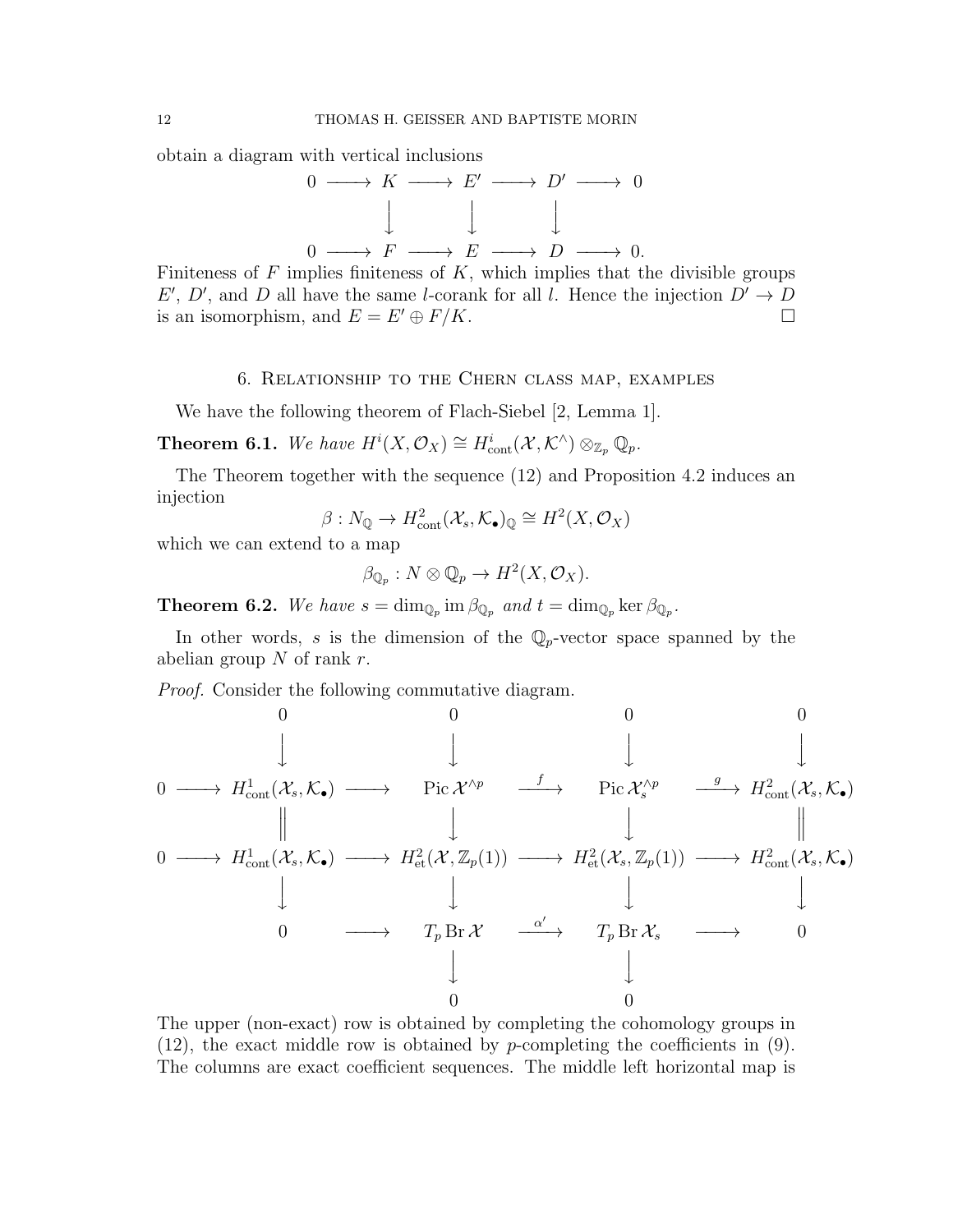injective because  $H^1_{\text{\rm et}}(\mathcal X,\mathbb{Z}_p(1)) \to H^1_{\text{\rm et}}(\mathcal X_s,\mathbb{Z}_p(1))$  is surjective, hence so is the upper left horizontal map. A diagram chase shows that ker  $g/\text{im } f \cong \text{ker } \alpha'$ (which has rank  $t$  by Theorem 1.1). On the other hand, the diagram

$$
\begin{array}{ccccccc}\n\text{Pic } \mathcal{X} \otimes \mathbb{Z}_p & \longrightarrow & \text{Pic } \mathcal{X}_s \otimes \mathbb{Z}_p & \longrightarrow & N \otimes \mathbb{Z}_p & \longrightarrow & 0 \\
\downarrow & & & \parallel & & \parallel & & \parallel \\
\text{Pic } \mathcal{X}^{\wedge p} & \xrightarrow{f} & \text{Pic } \mathcal{X}_s^{\wedge p} & \longrightarrow & N^{\wedge p} & \longrightarrow & 0\n\end{array}
$$

shows that Pic  $\mathcal{X}_s^{\wedge p}/\text{ im } f \cong N \otimes \mathbb{Z}_p$ , a  $\mathbb{Z}_p$ -module of rank r, and that  $(\text{im } g) \otimes_{\mathbb{Z}_p}$  $\mathbb{Q}_p = \text{im } \beta_{\mathbb{Q}_p}$ . Combining this with the canonical short exact sequence

$$
0 \to \ker g / \operatorname{im} f \to \operatorname{Pic} \mathcal{X}_s^\wedge / \operatorname{im} f \to \operatorname{Pic} \mathcal{X}_s^\wedge / \ker g \to 0
$$

we see that Pic  $\mathcal{X}_s^{\wedge p}/\ker g \cong \text{im } g$  has rank s.

If W denotes the Witt vectors of the residue field, then in the good reduction case we have a commutative diagram of Berthelot-Ogus [1, Cor. 3.7],

Pic 
$$
\mathcal{X} \xrightarrow{c_{dR}} H^2(X, F^1\Omega_X^{\bullet}) \longrightarrow H^2(X, \Omega_X^{\bullet}) \longrightarrow H^2(X, \mathcal{O}_X)
$$
  
\n
$$
\downarrow \qquad \qquad \downarrow
$$
\nPic  $\mathcal{X}_s \xrightarrow{c_{cris}} H^2_{crys}(\mathcal{X}_s/W)^{F=p} \longrightarrow H^2_{crys}(\mathcal{X}_s/W) \otimes_W K,$ 

and we obtain  $\beta$  as the composition from the southwest to the northeast corner, which vanishes on  $Pic X$  because the upper row is the zero-map.

**Examples:** Abelian and K3 surfaces. We calculate  $Br(X)$  for X an abelian scheme or a family of K3 surfaces over  $\mathbb{Z}_p$ .

**Theorem 6.3.** Let X be an abelian scheme or a family of K3 surfaces over  $\mathbb{Z}_p$ . If  $r = 0$ , then  $Br(X)$  is finite. If  $r > 0$ , then

$$
Br(\mathcal{X}) \cong (\mathbb{Q}/\mathbb{Z}') \oplus (\mathbb{Q}/\mathbb{Z})^{r-1} \oplus (finite).
$$

Proof. Since Tate's conjecture is known for abelian varieties [17] and K3 surfaces over a finite field [12], [10], we know that  $Br(\mathcal{X}_s)$  is finite. Then  $r=0$  implies that Br(X) is finite. If  $r > 0$ , then since  $H^2(\mathcal{X}, \mathcal{O}_{\mathcal{X}}) \cong \mathcal{O}$  we obtain that  $s \leq 1$ by Theorem 6.2, but since  $s = 0$  implies  $r = s + t = 0$  we must have  $s = 1$ .

We give an example of an abelian surface with  $r > 1$ , showing that  $Br(X)$ contains a divisible p-group.

**Proposition 6.4.** If  $\mathcal{X}_s$  is a simple abelian surface over  $\mathbb{F}_p$ , then rank  $Pic(\mathcal{X}_s) =$ 2. If  $\mathcal{X}_s$  is the product of two elliptic curves  $E_1$  and  $E_2$  over  $\mathbb{F}_p$ , then rank  $Pic(\mathcal{X}_s)$  = 4 if  $E_1$  are  $E_2$  are isogenous, and rank  $Pic(\mathcal{X}_s) = 2$  if they are not.

*Proof.* This follows by considering Weil numbers.  $\Box$ 

The Picard numbers of X can be calculated explicitly in many cases.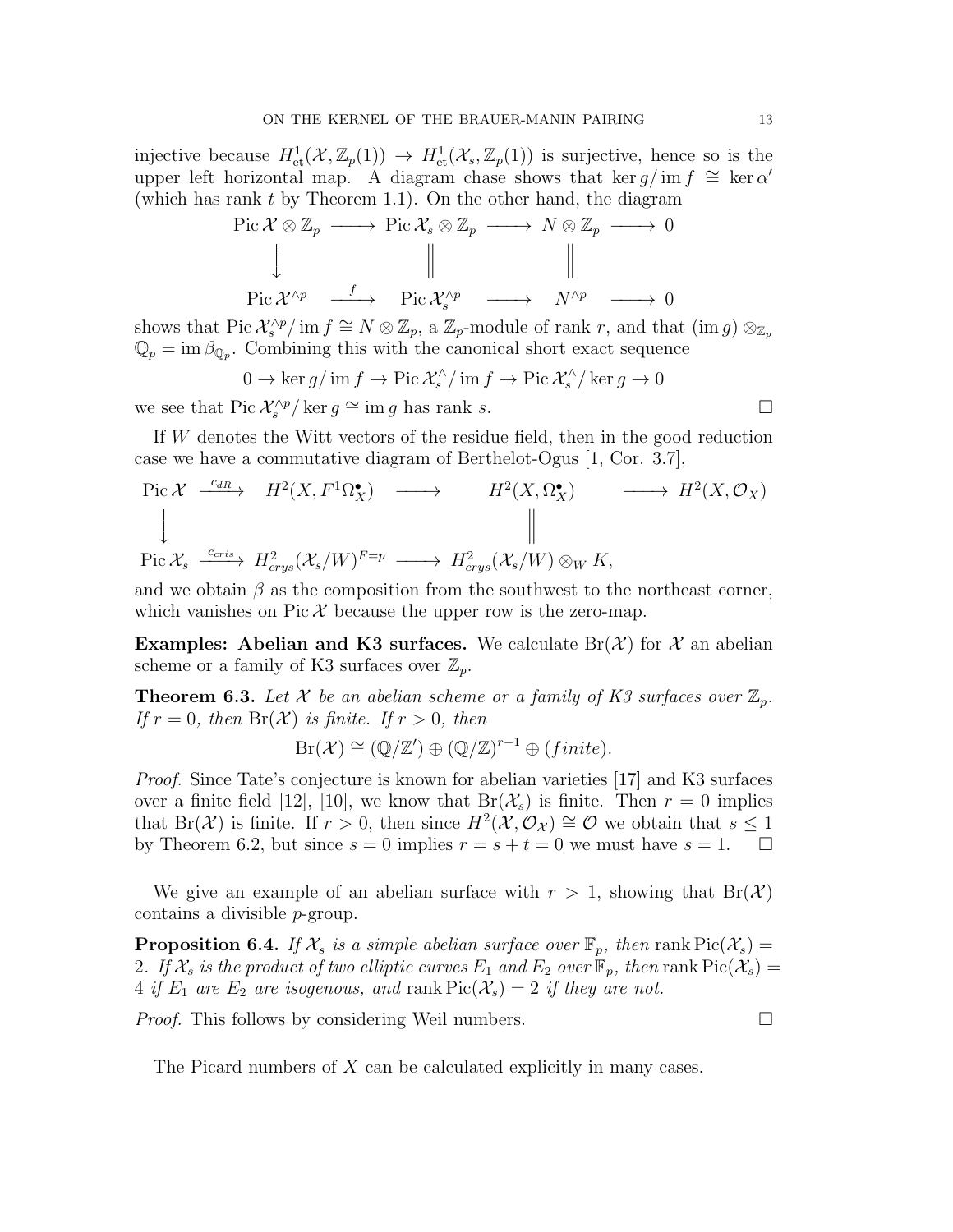**Example 6.5.** Let  $\mathcal{X}/\mathbb{Z}_p$  be the Jacobian of the smooth projective curve of genus two defined by the equation  $y^2 = x^5 - 1$ . The 5th roots of unity  $\mu_5$  act on X in the obvious way, so that  $\mathbb{Z}[\zeta_5]$  acts on any factor of  $X_{\bar{K}}$ . By the classification of endomorphism algebras of abelian varieties we see that  $X_{\bar{K}}$  is simple and that  $\text{End}(X_{\bar{K}})_{\mathbb{Q}} = \mathbb{Q}(\zeta_5)$ . The rank of the Néron-Severi group of X is 1, because it is a subgroup of  $\text{End}(X)_{\mathbb{Q}}$  which is  $\mathbb{Q}$  by [18].

If  $p \equiv -1 \pmod{5}$ , then  $\mathcal{X}_s$  has good reduction at p and  $\mathcal{X}_s$  is isogenous to  $E^2$ , where E is an elliptic curve over  $\mathbb{F}_p$  satisfying  $|E(\mathbb{F}_p)| = p + 1$ . Hence the rank of the Néron-Severi group of the special fiber is 4,  $r = 3$ , and we obtain

 $Br(\mathcal{X}) \cong (\mathbb{Q}/\mathbb{Z}') \oplus (\mathbb{Q}/\mathbb{Z})^2 \oplus (finite).$ 

## 7. The inverse system of Brauer groups

We discuss the maps in the diagram (14)

$$
\begin{array}{ccc}\n\text{Br}(\mathcal{X}) & \longrightarrow & H^2_{\text{et}}(\mathcal{X}_s, \mathbb{G}_m) \\
\downarrow & & \uparrow \\
\downarrow & & \uparrow \\
\downarrow & & \uparrow \\
\downarrow & & \downarrow \\
\downarrow & & \downarrow \\
\downarrow & & \downarrow \\
\downarrow & & \downarrow \\
\downarrow & & \downarrow \\
\downarrow & & \downarrow \\
\downarrow & & \downarrow \\
\downarrow & & \downarrow \\
\downarrow & & \downarrow \\
\downarrow & & \downarrow \\
\downarrow & & \downarrow \\
\downarrow & & \downarrow \\
\downarrow & & \downarrow \\
\downarrow & & \downarrow \\
\downarrow & & \downarrow \\
\downarrow & & \downarrow \\
\downarrow & & \downarrow \\
\downarrow & & \downarrow \\
\downarrow & & \downarrow \\
\downarrow & & \downarrow \\
\downarrow & & \downarrow \\
\downarrow & & \downarrow \\
\downarrow & & \downarrow \\
\downarrow & & \downarrow \\
\downarrow & & \downarrow \\
\downarrow & & \downarrow \\
\downarrow & & \downarrow \\
\downarrow & & \downarrow \\
\downarrow & & \downarrow \\
\downarrow & & \downarrow \\
\downarrow & & \downarrow \\
\downarrow & & \downarrow \\
\downarrow & & \downarrow \\
\downarrow & & \downarrow \\
\downarrow & & \downarrow \\
\downarrow & & \downarrow \\
\downarrow & & \downarrow \\
\downarrow & & \downarrow \\
\downarrow & & \downarrow \\
\downarrow & & \downarrow \\
\downarrow & & \downarrow \\
\downarrow & & \downarrow \\
\downarrow & & \downarrow \\
\downarrow & & \downarrow \\
\downarrow & & \downarrow \\
\downarrow & & \downarrow \\
\downarrow & & \downarrow \\
\downarrow & & \downarrow \\
\downarrow & & \downarrow \\
\downarrow & & \downarrow \\
\downarrow & & \downarrow \\
\downarrow &
$$

 $0 \longrightarrow \lim^{1} Pic(\mathcal{X}_{n}) \longrightarrow H^{2}_{cont}(\mathcal{X}_{s}, \mathbb{G}_{m,\bullet}) \longrightarrow \lim H^{2}_{et}(\mathcal{X}_{n}, \mathbb{G}_{m}) \longrightarrow 0,$ where the lower sequence is (10) for  $i = 2$ . As a first result we have

**Proposition 7.1.** The kernel of  $\lim H^2_{\text{et}}(\mathcal{X}_n, \mathbb{G}_m) \to H^2_{\text{et}}(\mathcal{X}_s, \mathbb{G}_m)$  is a finitely generated  $\mathbb{Z}_p$ -module of rank at most  $f \cdot \tilde{h}^{0,2}$ .

Proof. From the exact sequences

 $(15)$  $H^2(\mathcal{X}_s, \mathcal{O}_{\mathcal{X}_s}) \to H^2_{\text{\rm et}}(\mathcal{X}_n, \mathbb{G}_m) \to H^2_{\text{\rm et}}(\mathcal{X}_{n-1}, \mathbb{G}_m) \to H^3(\mathcal{X}_s, \mathcal{O}_{\mathcal{X}_s})$ 

we inductively see that the kernel  $K_n$  of  $H^2_{\text{\rm et}}(\mathcal{X}_n,\mathbb{G}_m) \to H^2_{\text{\rm et}}(\mathcal{X}_s,\mathbb{G}_m)$  is a finite p-group. Taking the limit we obtain

 $0 \to \lim K_n \to \lim H^2_{\text{\rm et}}(\mathcal{X}_n, \mathbb{G}_m) \to H^2_{\text{\rm et}}(\mathcal{X}_s, \mathbb{G}_m).$ 

This shows that the kernel is a pro-p group. But the finitely generated  $\mathbb{Z}_p$ -module  $H^2(\mathcal{X}, \mathcal{O}_{\mathcal{X}})$  surjects onto the kernel of the composition

$$
H^2_{\text{cont}}(\mathcal{X}_s, \mathbb{G}_{m,\bullet}) \to \lim H^2_{\text{et}}(\mathcal{X}_n, \mathbb{G}_m) \to H^2_{\text{et}}(\mathcal{X}_s, \mathbb{G}_m),
$$

hence it surjects onto the kernel of the second map because the first map is surjective.  $\square$ 

**Theorem 7.2.** The map  $\text{Br}(\mathcal{X}) \stackrel{b}{\longrightarrow} H^2_{\text{cont}}(\mathcal{X}_s, \mathbb{G}_{m,\bullet})$  is injective.

Grothendieck [7, Lemma 3.3] showed that the natural map  $Br(\mathcal{X}) \to \lim Br(\mathcal{X}_n)$ is injective if the system  $(\text{Pic}(\mathcal{X}_n))_n$  is Mittag-Leffler. But if  $(\text{Pic}(\mathcal{X}_n))_n$  is Mittag-Leffler, then  $H^2_{\text{cont}}(\mathcal{X}_s, \mathbb{G}_{m,\bullet}) \cong \lim_{n \to \infty} H^2_{\text{et}}(\mathcal{X}_n, \mathbb{G}_m)$ , hence the Theorem is a generalization of [7, Lemma 3.3]. The theorem follows by diagram (13) from the following proposition.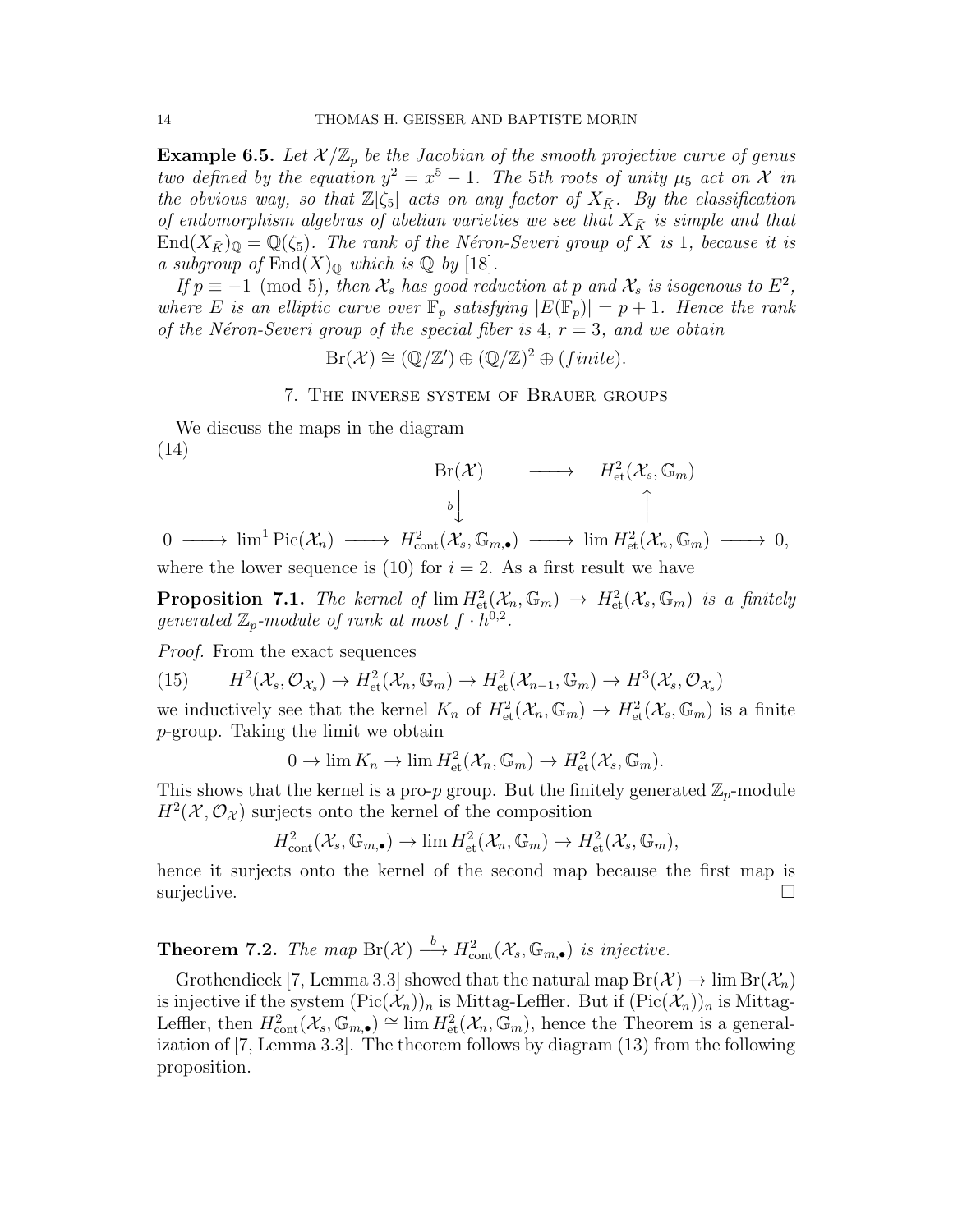**Proposition 7.3.** The map  $a: H^2_{\text{et}}(\mathcal{X}, \mathcal{K}) \to H^2_{\text{cont}}(\mathcal{X}, \mathcal{K}^{\wedge})$  is injective, and its cokernel is the finitely generated free  $\mathbb{Z}_p$ -module  $T_p H_{\text{et}}^3(\mathcal{X}, \mathcal{K})$  if  $r = 0$ , and the direct sum of  $T_p H_{\text{et}}^3(\mathcal{X}, \mathcal{K})$  and an uncountable, uniquely divisible group if  $r > 0$ . In particular, the cokernel of a is a torsion free  $\mathbb{Z}_{(p)}$ -module.

*Proof.* We showed that  $C = H^2_{\text{\rm et}}(\mathcal{X}, \mathcal{K})$  is a  $\mathbb{Z}_{(p)}$ -module with finite torsion and  $\overline{C} = C/C_{\text{tor}}$  is an extension of  $\overline{Q}^t$  by  $\mathbb{Z}_{(p)}^s$  with  $s + t = r$ . Since  $\text{Br}(\mathcal{X})$  is torsion,

$$
\ker a \cong \ker (\operatorname{Br}(\mathcal{X}) \to H^2_{\text{cont}}(\mathcal{X}_{\bullet}, \mathbb{G}_m)) \subseteq C_{\text{tor}}
$$

is finite. Moreover, a factors as

$$
a: C \to C^{\wedge} \to H^2_{\text{cont}}(\mathcal{X}, \mathcal{K}^{\wedge}),
$$

where the second map is injective with cokernel  $T_p H_{\text{et}}^3(\mathcal{X}, \mathcal{K})$ . We have a diagram

$$
\begin{array}{ccc}\n0 & \longrightarrow & C_{\text{tor}} & \longrightarrow & C & \longrightarrow & \bar{C} & \longrightarrow & 0 \\
& & \parallel & & \downarrow & & \downarrow \\
0 & \longrightarrow & C_{\text{tor}}^{\wedge} & \longrightarrow & C^{\wedge} & \longrightarrow & \bar{C}^{\wedge} & \longrightarrow & 0.\n\end{array}
$$

The lower row is exact on the left because  $\overline{C}$  is torsion free and on the right because  $\lim^1 C_{\text{tor}}/p^r = 0$ . The injectivity of  $C_{\text{tor}} \stackrel{\sim}{\to} C_{\text{tor}}' \to C'$  implies that  $\alpha$  is injective. By Corollary 3.1, the cokernel is the direct sum of  $T_p H^3_{\text{\rm et}}(\mathcal{X}, \mathcal{K})$  and the uniquely divisible group  $\lim^1(H^2_{\text{et}}(\mathcal{X}, \mathcal{K}), p)$ . By Proposition 5.2, and the fact that  $\lim(\mathbb{Z}_{(p)}, p) = \lim^{\mathbb{I}}(\mathbb{Q}^t, p) = 0$ , we have a sequence

$$
0 \to \lim(H^2_{\text{et}}(\mathcal{X}, \mathcal{K}), p) \to \mathbb{Q}^t \to \lim^1(\mathbb{Z}_{(p)}^s, p) \to \lim^1(H^2_{\text{et}}(\mathcal{X}, \mathcal{K}), p) \to 0.
$$

Taking the long exact derived lim-sequence of the sequence of inverse systems

$$
0 \to (\mathbb{Z}^s_{(p)}, p) \stackrel{(p^n)}{\to} (\mathbb{Z}^s_{(p)}, \text{id}) \to (\mathbb{Z}/p^n)^s \to 0
$$

we obtain  $(\mathbb{Z}_p/\mathbb{Z}_{(p)})^s \cong \lim^1(\mathbb{Z}_{(p)}^s, p)$ , hence the result.

**Corollary 7.4.** Assuming finiteness of  $Br(X_s)$ ,  $Br(X)$  agrees with the torsion subgroup of  $\lim^1 \text{Pic}(\mathcal{X}_n)$  up to finite groups.

*Proof.* Finiteness of  $Br(\mathcal{X}_s)$  implies finiteness of  $Br(\mathcal{X}_n)$  by the sequence (15), and this implies that  $\lim_{n \to \infty} H^2_{\text{et}}(\mathcal{X}_n, \mathbb{G}_m)$  is a pro-finite group. It follows that any divisible group maps to zero in  $\lim H^2_{\text{\rm et}}(\mathcal{X}_n,\bar{\mathbb{G}}_m)$ , hence the divisible part of  $\text{Br}(\mathcal{X})$ injects into  $\lim^1 \text{Pic}(\mathcal{X}_n)$ . On the other hand, the torsion free group coker a is a subgroup of the cokernel of  $Br(\mathcal{X}) \to H^2_{cont}(\mathcal{X}_{\bullet}, \mathbb{G}_m)$  of finite index by (13) and finiteness of Br $(\mathcal{X}_s)$ .

We are comparing our results to results about  $\lim^1 Pic(\mathcal{X}_n)$ . The groups  $Pic(\mathcal{X}_n)$  are finitely generated of constant rank, and as the derived limit of

$$
\Box
$$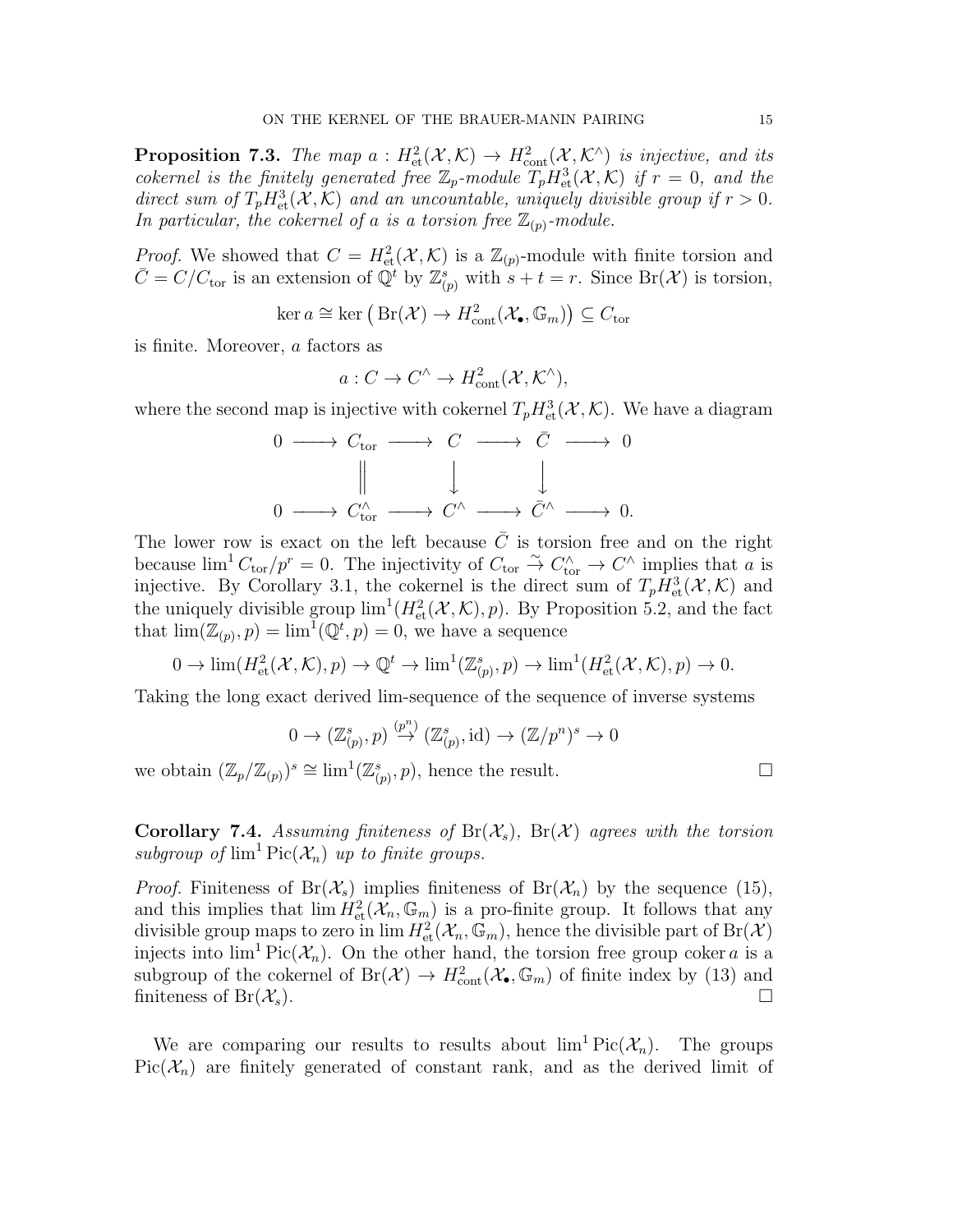finite groups vanishes, we can consider the torsion free quotients  $\overline{\text{Pic}(\mathcal{X}_n)}$  instead. Since  $Pic(\mathcal{X}_n) \to Pic(\mathcal{X}_{n-1})$  has finite kernel and cokernel, the maps  $\overline{\text{Pic}(\mathcal{X}_n)} \to \overline{\text{Pic}(\mathcal{X}_{n-1})}$  are injective, hence the images T of Pic(X) in each group are isomorphic. We obtain an exact sequence of pro-systems

$$
0 \to T \to \overline{\mathrm{Pic}(\mathcal{X}_n)} \to Q_n \to 0,
$$

hence  $\lim^1 \text{Pic}(\mathcal{X}_n) \cong \lim^1 \overline{\text{Pic}(\mathcal{X}_n)} \cong \lim^1 Q_n$ , where each  $Q_n$  is finitely generated of rank r.

By Jensen [9, Thms. 2.5, 2.7], if the groups  $A_i$  in a countable pro-system are finitely generated, then  $\lim^1 A_i \cong \text{Ext}(M,\mathbb{Z})$ , where  $M = \text{colim Hom}(A_i,\mathbb{Z})$  is a countable torsion free group. Moreover, if  $\lim^1 A_i$  does not vanish, then

(16) 
$$
\lim^1 A_i \cong \mathbb{Q}^{n_0} \oplus \bigoplus_p (\mathbb{Q}_p/\mathbb{Z}_p)^{n_p}
$$

where  $n_0$  is the cardinality of the continuum  $2^{\aleph_0}$ , and  $n_p$  is either  $2^{\aleph_0}$  or finite (possibly zero). We give a more precise statement in a special situation.

**Theorem 7.5.** Let  $A_i$  be an inverse system of finitely generated groups of constant rank r and transition maps with finite cokernel. If  $\lim^1 A_i$  does not vanish, then  $0 \leq n_p \leq r$  in (16). If the cokernels of the maps in the system are finite p-groups, then  $\lim^1 A_i$  vanishes or  $n_p < n_l$  for all  $l \neq p$ , and  $n_l = n_{l'}$  for  $l, l' \neq p$ .

*Proof.* We can assume that each group  $A_i$  is a free abelian group of rank r and proceed by induction on r. If  $r = 1$ , we let  $M = \text{colim Hom}(A_i, \mathbb{Z})$ . Choosing any non-zero element of M identifies  $M \otimes \mathbb{Q}$  with  $\mathbb{Q}$ , hence the inclusion  $M \to$  $M \otimes \mathbb{Q} \cong \mathbb{Q}$  identifies M with a subgroup of  $\mathbb{Q}$ , which is of the form  $\mathbb{Z}[\{p^{-e_p}\}_p]$ , where  $p$  runs through the primes and  $e_p$  is an integer or infinity. A different choice of an element of M changes finitely many  $e_p$  by a finite amount.

**Lemma 7.6.** Let  $M \cong \mathbb{Z}[\{p^{-e_p}\}_p] \subseteq \mathbb{Q}$ , where p runs through the primes and  $e_p$  is a non-negative integer or infinity. If all  $e_i$  are finite and almost all vanish, then  $M \cong \mathbb{Z}$  and  $\text{Ext}(M, \mathbb{Z}) = 0$ . Otherwise

$$
\text{Ext}(M,\mathbb{Z}) \cong \mathbb{Q}^{n_0} \oplus \bigoplus_p (\mathbb{Q}_p/\mathbb{Z}_p)^{n_p},
$$

where  $n_0 = 2^{\aleph_0}$ ,  $n_p = 0$  if  $e_p$  is infinity, and  $n_p = 1$  if  $e_p$  is finite.

For example,

$$
\text{Tor Ext}(M, \mathbb{Z}) = \begin{cases} (\mathbb{Q}/\mathbb{Z})', & M = \mathbb{Z}[p^{-\infty}] \\ \mathbb{Q}_p/\mathbb{Z}_p, & M = \mathbb{Z}_{(p)} \\ \mathbb{Q}/\mathbb{Z}, & M = \mathbb{Z}[p^{-1}|\text{infinitely many } p] \end{cases}
$$

*Proof.* The case  $M \cong \mathbb{Z}$  is easy, so that we assume  $M \not\cong \mathbb{Z}$ . The long exact  $\text{Ext}^i(-,\mathbb{Z})$  sequence associated to the short exact sequence  $0 \to \mathbb{Z} \to M \to$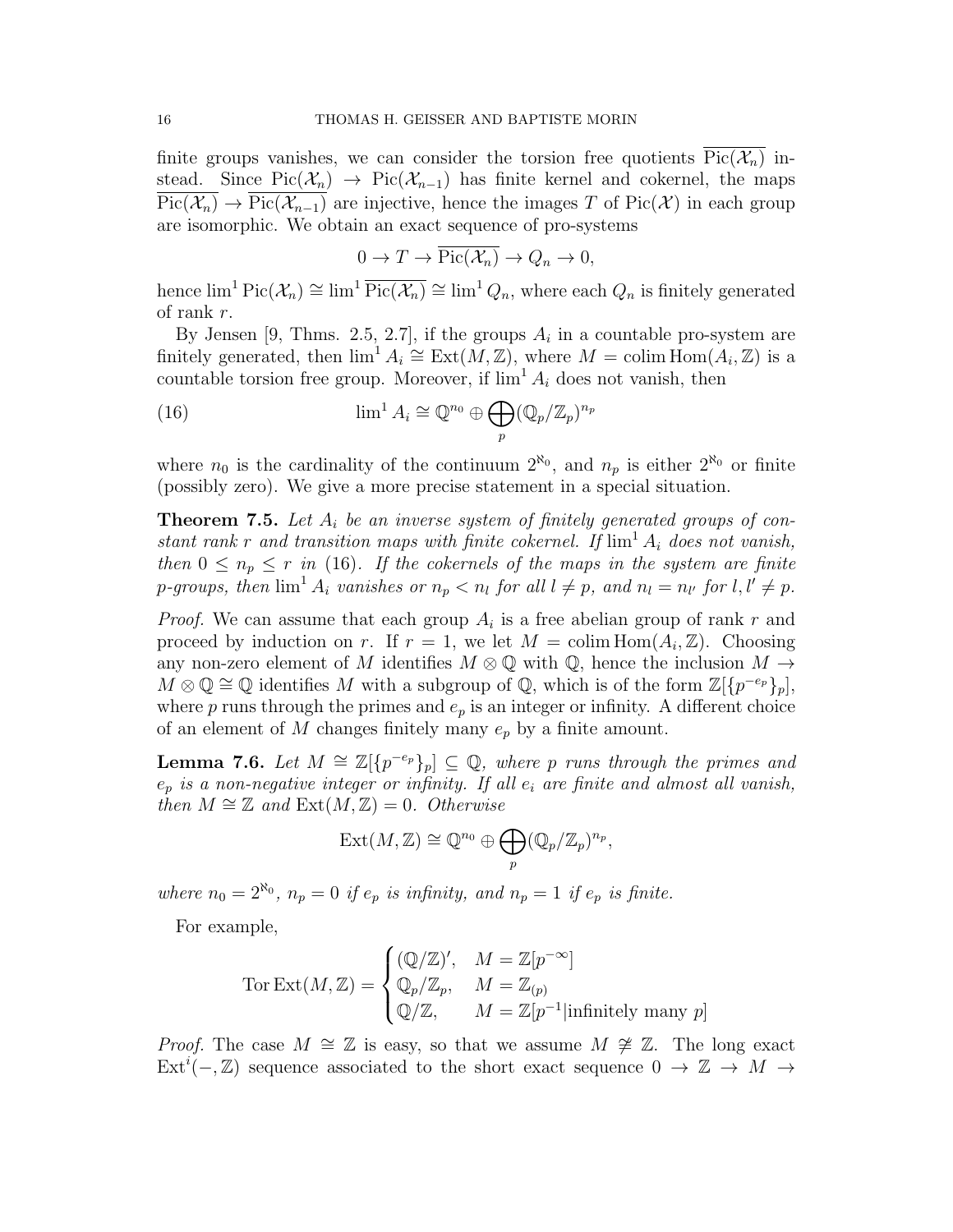$M/\mathbb{Z} \to 0$  together with Hom $(M,\mathbb{Z})=0$  because  $M \not\cong \mathbb{Z}$  gives

$$
0 \to \mathbb{Z} \to \text{Ext}(M/\mathbb{Z}, \mathbb{Z}) \to \text{Ext}(M, \mathbb{Z}) \to 0.
$$

Let us first consider the torsion subgroup Tor  $Ext(M,\mathbb{Z})$ . The six term sequence associated to derived tensor product  $-\otimes \mathbb{Z}/p^r$  together with the fact that  $Ext(M, \mathbb{Z})$  is divisible gives

(17) 
$$
0 \to_{p^r} \text{Ext}(M/\mathbb{Z}, \mathbb{Z}) \to_{p^r} \text{Ext}(M, \mathbb{Z}) \to \mathbb{Z}/p^r\mathbb{Z} \to \text{Ext}(M/\mathbb{Z}, \mathbb{Z})/p^r \to 0.
$$

Now  $M/\mathbb{Z} \cong \bigoplus_{p} \mathbb{Z}/p^{e_p}$ , where we set  $\mathbb{Z}/p^{e_p} = \mathbb{Q}_p/\mathbb{Z}_p$  if  $e_p$  is infinity, and then

(18) 
$$
\operatorname{Ext}(M/\mathbb{Z}, \mathbb{Z}) \cong \operatorname{Hom}(M/\mathbb{Z}, \mathbb{Q}/\mathbb{Z}) \cong \prod_p \mathbb{Z}_p/p^{e_p},
$$

where we set  $p^{e_p} = 0$  if  $e_p$  is infinity. In particular, if  $e_p$  is finite, then the left and right groups in (17) have the same cardinality, so that  $_{p^{r}} \text{Ext}(M,\mathbb{Z})$  has cardinality p<sup>r</sup> for all r, hence the p-primary torsion of  $\text{Ext}(M,\mathbb{Z})$  is  $\mathbb{Q}_p/\mathbb{Z}_p$ . On the other hand, if  $e_p$  is infinity, then the left group in (17) vanishes whereas the right group is isomorphic to  $\mathbb{Z}_p/p^r\mathbb{Z}_p$ , hence we obtain  $\int_{p^r} \mathrm{Ext}(M, \mathbb{Z}) = 0$ .

Finally, note that  $Ext(M/\mathbb{Z}, \mathbb{Z})$ , hence  $Ext(M, \mathbb{Z})$ , has the same cardinality as the continuum by our hypothesis on  $e_p$  and the description in (18). Since  $Ext(M, \mathbb{Z})$  is divisible and Tor  $Ext(M, \mathbb{Z})$  is countable, we get the statement of the Proposition.

We continue the proof of Theorem 7.5. The case  $r = 1$  follows from the Lemma because  $\lim^1 A_i \cong \text{Ext}(M, \mathbb{Z})$  for  $M = \text{colim Hom}(A_i, \mathbb{Z})$ . If the transition maps have p-groups as the cokernel, then  $M \cong \mathbb{Z}$  or  $M \cong \mathbb{Z}[p^{-\infty}]$  in which case we get the claimed statement on the  $n_p$ .

For general  $r$ , we can, by performing elementary column operations (which corresponds to changing the basis of the next group in the inverse system), assume

that the transition maps are given by matrices  $M_i =$  $\sqrt{ }$  $\overline{1}$  $a_i$  0 0  $\star$   $\star$   $\star$  $\star$   $\star$   $\star$  $\setminus$ . Thus there is

a subsystem  $(A_i)$  consisting of free groups of rank  $r-1$  and a quotient system  $(A_i'')$  consisting of free groups of rank 1. By hypothesis  $a_i \neq 0$ . If the  $a_i$  are  $\pm 1$ for almost all i, then  $\lim_{n \to \infty} A_n^{\prime\prime} \cong \mathbb{Z}$  and  $\lim_{n \to \infty} A_n^{\prime\prime} = 0$ , and we have a sequence

$$
0 \to \lim A'_i \to \lim A_i \to \mathbb{Z} \stackrel{\delta}{\to} \lim^1 A'_i \to \lim^1 A_i \to 0.
$$

If  $\delta$  has finite image, then the parameters  $n_p$  for  $(A_i)$  and  $(A'_i)$  agree. If  $\delta$  has infinite image, then the parameters  $n_p$  of  $A_i$  are one larger than the parameters for  $A_i'$ . If  $a_i$  is different from  $\pm 1$  for infinitely many i, then  $\lim A_i'' = 0$  and we obtain a sequence

$$
0 \to \lim^1 A'_i \to \lim^1 A_i \to \lim^1 A''_i \to 0.
$$